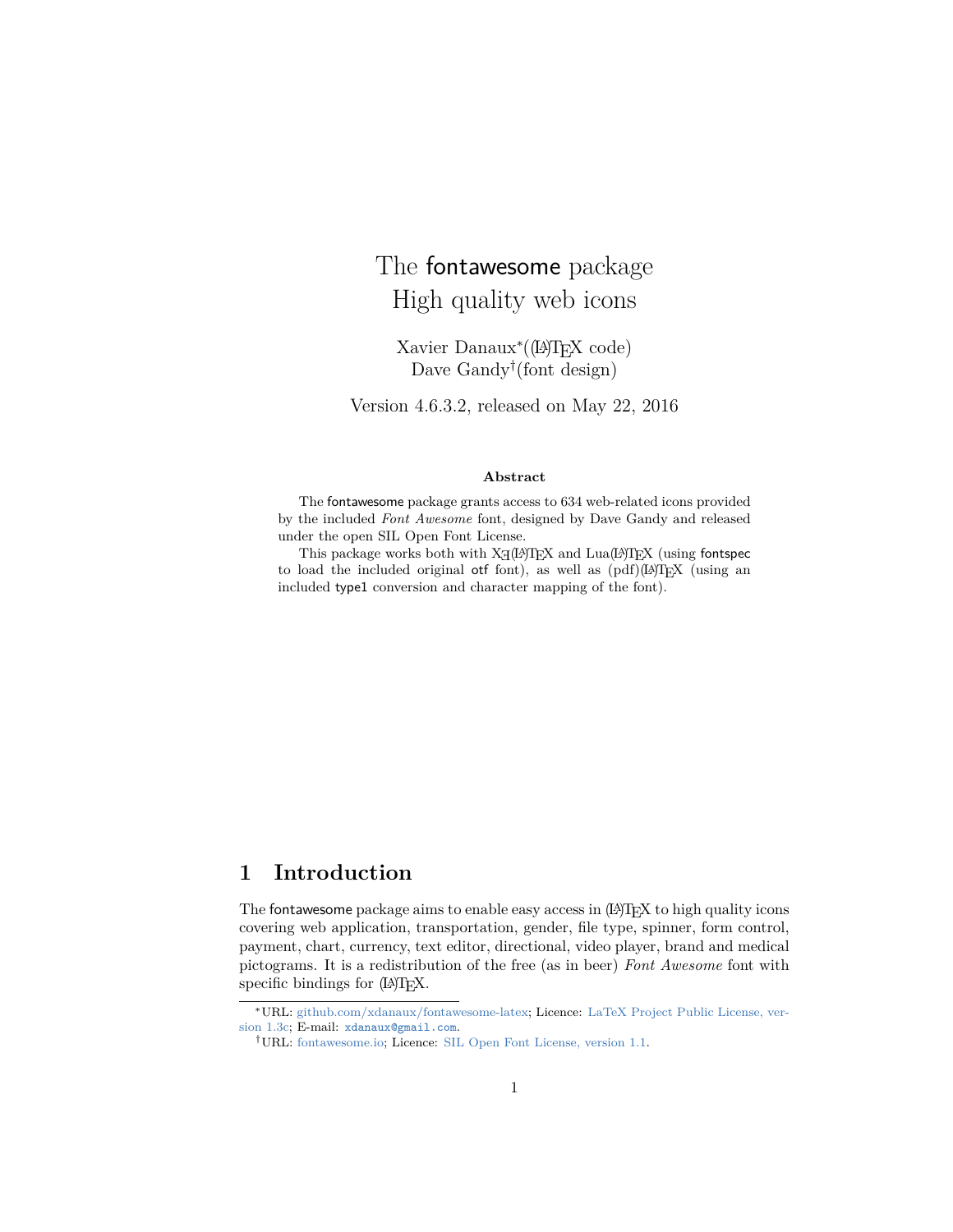#### **2 Requirements**

The fontawesome package requires the fontspec package when using the Xq(LA)TEX or Lua(LA)T<sub>E</sub>X engines to load the included otf font. When using the (pdf)(LA)T<sub>E</sub>X engine, the fontawesome package doesn't require any external package.

#### **3 Usage**

 $\overline{\phantom{a}}$ 

\faicon Once the fontawesome package loaded, icons can be accessed through the general \faicon, which takes as mandatory argument the  $\langle name \rangle$  of the desired icon, or through a direct command specific to each icon. The full list of icon designs, names and direct commands are showcased in section [4.](#page-1-0)

| Icon                  | <b>Name</b>                                  | Direct command                      |
|-----------------------|----------------------------------------------|-------------------------------------|
| 5                     | 500px                                        | \faicon{500px}                      |
| $\bullet$             | adjust                                       | \faAdjust                           |
| ♦                     | adn                                          | \faAdn                              |
| 호                     | $align-center$                               | \faAlignCenter                      |
| ≣                     | $align\text{-}jusify$                        | \faAlignJustify                     |
| $m = \frac{1}{3}$     | $align-left$                                 | \faAlignLeft                        |
|                       | $align-right$                                | \faAlignRight                       |
|                       | $a$ mazon                                    | \faAmazon                           |
| 41                    | ambulance                                    | \faAmbulance                        |
| kg                    | $\emph{american-sign-language-interpreting}$ | \faAmericanSignLanguageInterpreting |
| £                     | anchor                                       | \faAnchor                           |
| ¢                     | android                                      | \faAndroid                          |
| ₩                     | angellist                                    | \faAngellist                        |
| ≫                     | $angle-double-down$                          | \faAngleDoubleDown                  |
| 《                     | $angle-double-left$                          | \faAngleDoubleLeft                  |
| ≫                     | $angle-double-right$                         | \faAngleDoubleRight                 |
| °                     | $angle-double-up$                            | \faAngleDoubleUp                    |
| $\checkmark$          | $angle-down$                                 | \faAngleDown                        |
| く                     | $angle-left$                                 | \faAngleLeft                        |
| ≻                     | $angle-right$                                | \faAngleRight                       |
| ⌒                     | $angle-up$                                   | \faAngleUp                          |
| É                     | apple                                        | \faApple                            |
| E                     | archive                                      | <b>\faArchive</b>                   |
| ▙                     | $area$ -chart                                | \faAreaChart                        |
| $\boldsymbol{\circ}$  | $arrow-circle-down$                          | \faArrowCircleDown                  |
| G                     | $arrow-circle-left$                          | \faArrowCircleLeft                  |
| $\boldsymbol{\Theta}$ | $arrow-circle-o-down$                        | \faArrowCircleODown                 |

## <span id="page-1-0"></span>**4 List of icons**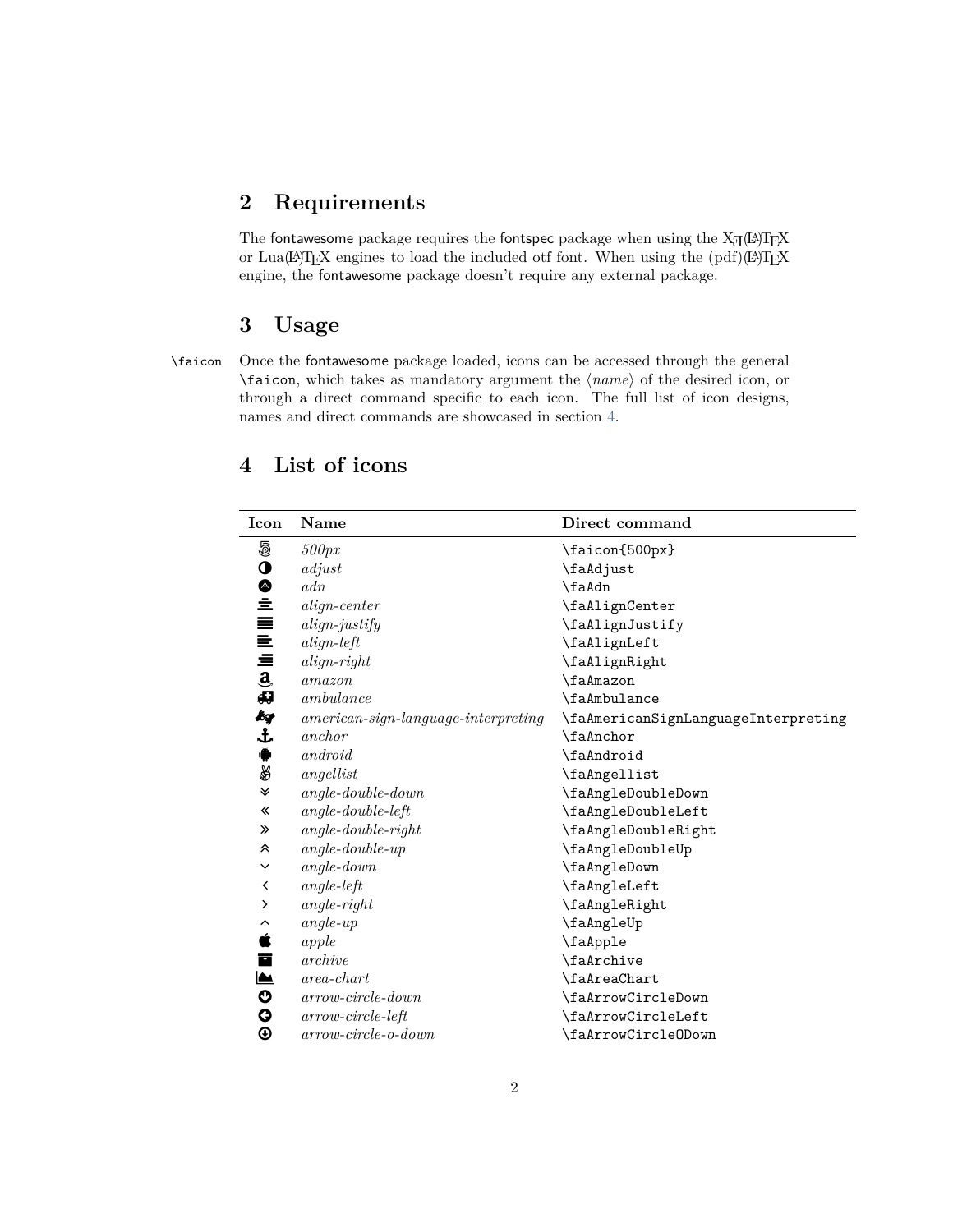| Icon                     | <b>Name</b>                            | Direct command               |         |
|--------------------------|----------------------------------------|------------------------------|---------|
| ⊕                        | $arrow-circle-o-left$                  | \faArrowCircleOLeft          |         |
| $\bm{\Theta}$            | $arrow-circle-o-right$                 | \faArrowCircleORight         |         |
| $\boldsymbol{\Theta}$    | $arrow-circle-o-up$                    | \faArrowCircleOUp            |         |
| €                        | $arrow-circle-right$                   | \faArrowCircleRight          |         |
| $\bullet$                | $arrow-circle-up$                      | \faArrowCircleUp             |         |
| $\blacklozenge$          | arrow-down                             | \faArrowDown                 |         |
| ←                        | $arrow-left$                           | \faArrowLeft                 |         |
| $\rightarrow$            | $arrow-right$                          | \faArrowRight                |         |
| ↑                        | $arrow-up$                             | \faArrowUp                   |         |
| $\ddot{+}$               | arrows                                 | \faArrows                    |         |
| X                        | arrows-alt                             | \faArrowsAlt                 |         |
| $\overline{\phantom{a}}$ | $arrows-h$                             | \faArrowsH                   |         |
| $\ddagger$               | $arrows-v$                             | \faArrowsV                   |         |
| kg                       | $as$ <i>l</i> -interpreting            | \faAslInterpreting           | (alias) |
| ீ                        | $\emph{associative-listening-systems}$ | \faAssistiveListeningSystems |         |
| *                        | asterisk                               | \faAsterisk                  |         |
| @                        | at                                     | \faAt                        |         |
| <b>AD</b> ))             | <i>audio-description</i>               | \faAudioDescription          |         |
| ⇔                        | automobile                             | \faAutomobile                | (alias) |
| K                        | background                             | \faBackward                  |         |
| ₫₫                       | $balance-scale$                        | \faBalanceScale              |         |
| 0                        | ban                                    | \faBan                       |         |
| 血                        | bank                                   | \faBank                      | (alias) |
| .lıl                     | $bar-chart$                            | \faBarChart                  |         |
| <u>  111</u>             | $bar-chart-o$                          | \faBarChart0                 | (alias) |
|                          | barcode                                | \faBarcode                   |         |
| Ξ                        | bars                                   | \faBars                      |         |
| ▭                        | $battery-0$                            | \faBattery[0]                | (alias) |
| $\blacksquare$           | $battery-1$                            | \faBattery[1]                | (alias) |
| $\blacksquare$           | $battery-2$                            | \faBattery[2]                | (alias) |
| $\blacksquare$           | $battery-3$                            | \faBattery[3]                | (alias) |
| $\blacksquare$           | $battery-4$                            | \faBattery[4]                | (alias) |
| ▭                        | $battery-empty$                        | \faBatteryEmpty              |         |
| $\blacksquare$           | $battery$ -full                        | \faBatteryFull               |         |
| $\blacksquare$           | $battery-half$                         | \faBatteryHalf               |         |
| $\blacksquare$           | battery-quarter                        | \faBatteryQuarter            |         |
| $\blacksquare$           | $battery-three-quarters$               | \faBatteryThreeQuarters      |         |
| I۴                       | bed                                    | \faBed                       |         |
| Ф                        | beer                                   | \faBeer                      |         |
| Bē                       | behance                                | \faBehance                   |         |
| Be                       | behance-square                         | \faBehanceSquare             |         |
| ▲                        | bell                                   | \faBell                      |         |
| ♤                        | $bell-o$                               | \faBell0                     |         |
| K                        | $bell\text{-}slash$                    | \faBellSlash                 |         |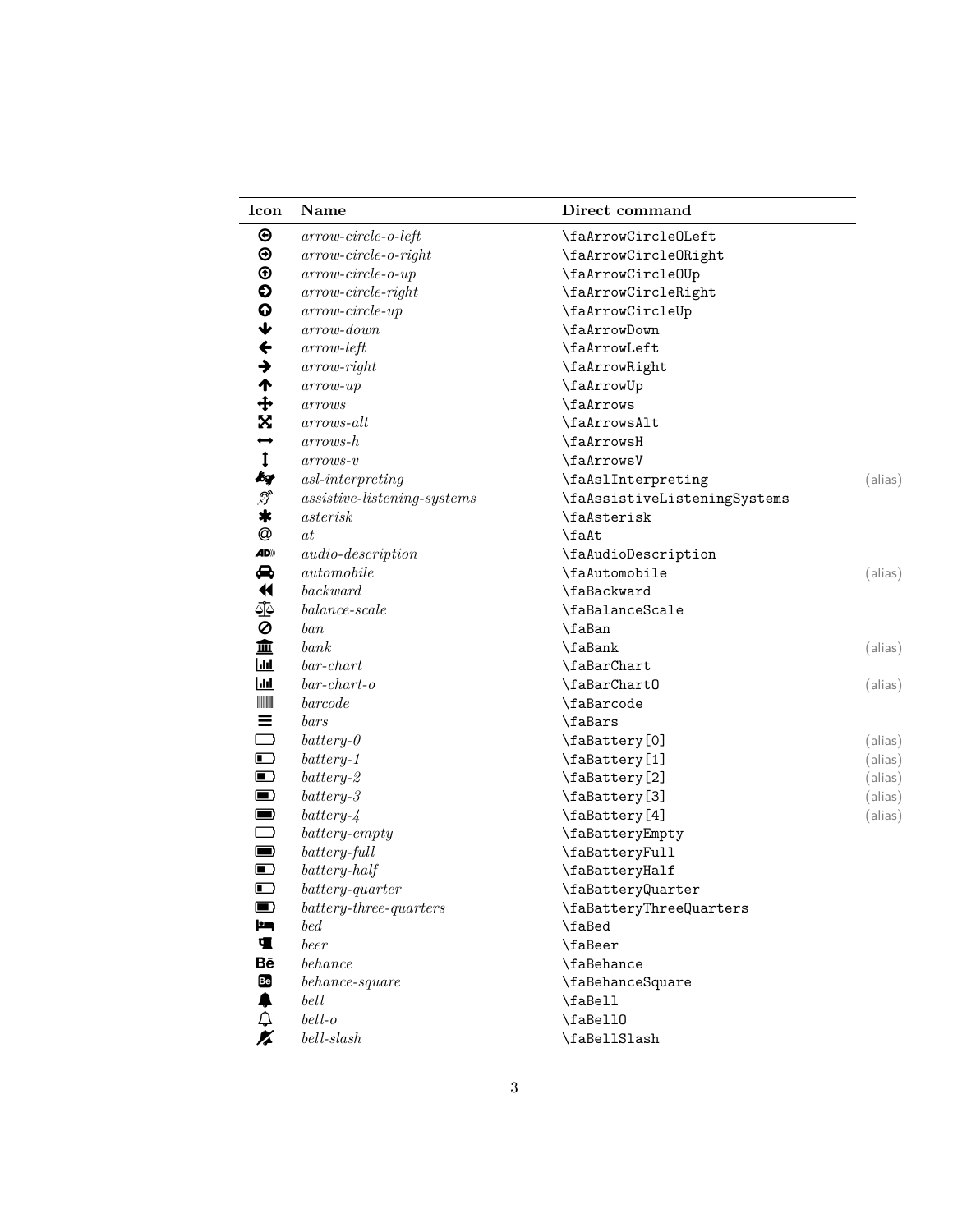| Icon                       | Name                      | Direct command       |         |
|----------------------------|---------------------------|----------------------|---------|
| $\boldsymbol{\mathcal{Z}}$ | $bell\text{-}slash-o$     | \faBellSlash0        |         |
| ම්ල                        | bicycle                   | \faBicycle           |         |
| Ä                          | binoculars                | \faBinoculars        |         |
| 丛                          | $birthday\text{-} cake$   | \faBirthdayCake      |         |
| g                          | bit bucket                | \faBitbucket         |         |
| 0                          | $bit bucket-square$       | \faBitbucketSquare   |         |
| ₿                          | bitcoin                   | \faBitcoin           | (alias) |
| $\mathbf{u}$               | $black-tie$               | \faBlackTie          |         |
| Ý,                         | blind                     | \faBlind             |         |
| 0                          | bluetooth                 | \faBluetooth         |         |
| ≸                          | $blue tooth-b$            | \faBluetoothB        |         |
| B                          | bold                      | \faBold              |         |
| 4                          | bolt                      | \faBolt              |         |
| Ø                          | bomb                      | \faBomb              |         |
| Ø                          | book                      | \faBook              |         |
| П                          | bookmark                  | <b>\faBookmark</b>   |         |
| 口                          | $bookmark-o$              | \faBookmark0         |         |
|                            | braille                   | \faBraille           |         |
| ŝ                          | briefcase                 | \faBriefcase         |         |
| ₿                          | $_{btc}$                  | \faBtc               |         |
| 斍                          | bug                       | \faBug               |         |
| 團                          | building                  | \faBuilding          |         |
| ▣                          | $building-o$              | \faBuilding0         |         |
| ಳ                          | bullhorn                  | \faBullhorn          |         |
| ◉                          | bullseye                  | \faBullseye          |         |
| ₽                          | bus                       | \faBus               |         |
| മ                          | buysellads                | \faBuysellads        |         |
| ♠                          | cab                       | \faCab               | (alias) |
| ⊞                          | calculator                | \faCalculator        |         |
|                            | $\emph{calendar}$         | \faCalendar          |         |
|                            | $\emph{calardar-check-o}$ | \faCalendarCheck0    |         |
| 建立自己的                      | $\emph{calardar-minus-o}$ | \faCalendarMinus0    |         |
|                            | $calen$ ar- $o$           | \faCalendar0         |         |
|                            | $calen dar$ -plus- $o$    | \faCalendarPlus0     |         |
|                            | $\emph{calardar-times-o}$ | \faCalendarTimes0    |         |
| $\bullet$                  | $\it camera$              | \faCamera            |         |
| $\bullet$                  | $camera-retro$            | \faCameraRetro       |         |
| ⇔                          | car                       | \faCar               |         |
|                            | $\emph{caret-down}$       | \faCaretDown         |         |
|                            | $caret$ -left             | \faCaretLeft         |         |
|                            | $caret$ -right            | \faCaretRight        |         |
| ⊡                          | $caret$ -square-o-down    | \faCaretSquareODown  |         |
| ⊡                          | $caret$ -square-o-left    | \faCaretSquareOLeft  |         |
| ₪                          | $caret$ -square-o-right   | \faCaretSquareORight |         |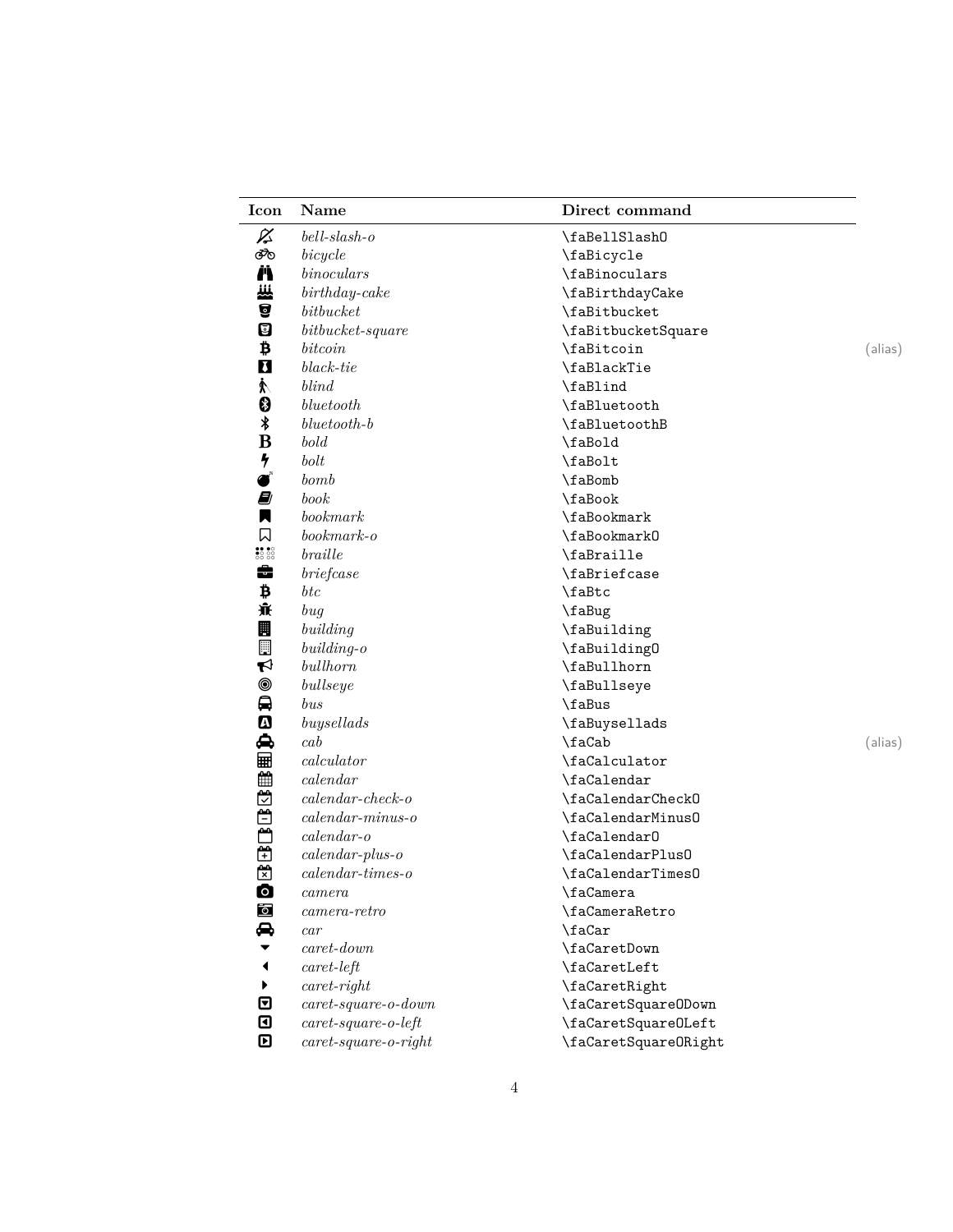| Icon                    | Name                      | Direct command        |         |
|-------------------------|---------------------------|-----------------------|---------|
| ◙                       | $caret$ -square-o-up      | \faCaretSquareOUp     |         |
| ▲                       | $caret$ -up               | \faCaretUp            |         |
| P                       | $cart - arrow - down$     | \faCartArrowDown      |         |
| Ħ                       | $cart$ -plus              | \faCartPlus           |         |
| cc                      | cc                        | \faCc                 |         |
| anggoran<br>  Externe   | $cc$ -amex                | \faCcAmex             |         |
| $\bigcirc$              | $cc$ -diners-club         | \faCcDinersClub       |         |
| DISCOVER                | $cc$ -discover            | \faCcDiscover         |         |
| JCB                     | $cc$ -j $cb$              | \faCcJcb              |         |
| <b>MasterCard</b>       | $cc$ -mastercard          | \faCcMastercard       |         |
| PayPal                  | $cc$ -paypal              | \faCcPaypal           |         |
| stripe                  | $cc\text{-}strip$         | \faCcStripe           |         |
| <b>VISA</b>             | $cc \text{-} \text{visa}$ | \faCcVisa             |         |
| ₩                       | certificate               | \faCertificate        |         |
| ዔ                       | chain                     | \faChain              | (alias) |
| ℅                       | $chain-broken$            | \faChainBroken        |         |
| $\checkmark$            | check                     | \faCheck              |         |
| $\bullet$               | $check-circle$            | \faCheckCircle        |         |
| $\odot$                 | $check-circle$ - $c$      | \faCheckCircleO       |         |
| M                       | $check-square$            | \faCheckSquare        |         |
| $\mathbf{\overline{v}}$ | $check-square-o$          | \faCheckSquare0       |         |
| ◔                       | $chevron-circle-down$     | \faChevronCircleDown  |         |
| $\boldsymbol{Q}$        | $chevron-circle-left$     | \faChevronCircleLeft  |         |
| $\boldsymbol{\Theta}$   | $chevron-circle-right$    | \faChevronCircleRight |         |
| $\bullet$               | $chevron-circle-up$       | \faChevronCircleUp    |         |
| $\checkmark$            | $chevron-down$            | \faChevronDown        |         |
| $\blacktriangleleft$    | $chevron-left$            | \faChevronLeft        |         |
| $\blacktriangleright$   | $\emph{chervon-right}$    | \faChevronRight       |         |
| ∧                       | $chevron-up$              | \faChevronUp          |         |
| ۴                       | child                     | \faChild              |         |
| ୭                       | chrome                    | \faChrome             |         |
| $\bullet$               | circle                    | \faCircle             |         |
| $\circ$                 | $circle-o$                | \faCircle0            |         |
| $\circ$                 | $circle-o\n-notch$        | \faCircleONotch       |         |
| O                       | $circle\text{-}thin$      | \faCircleThin         |         |
| B                       | clipboard                 | \faClipboard          |         |
| $\odot$                 | $clock-o$                 | \faClock0             |         |
| Ò                       | clone                     | \faClone              |         |
| $\pmb{\times}$          | close                     | \faClose              | (alias) |
|                         | cloud                     | \faCloud              |         |
| $\bullet$               | $cloud\text{-}download$   | \faCloudDownload      |         |
| △                       | $cloud-upload$            | \faCloudUpload        |         |
| ¥                       | cny                       | \faCny                | (alias) |
| $\langle \rangle$       | code                      | \faCode               |         |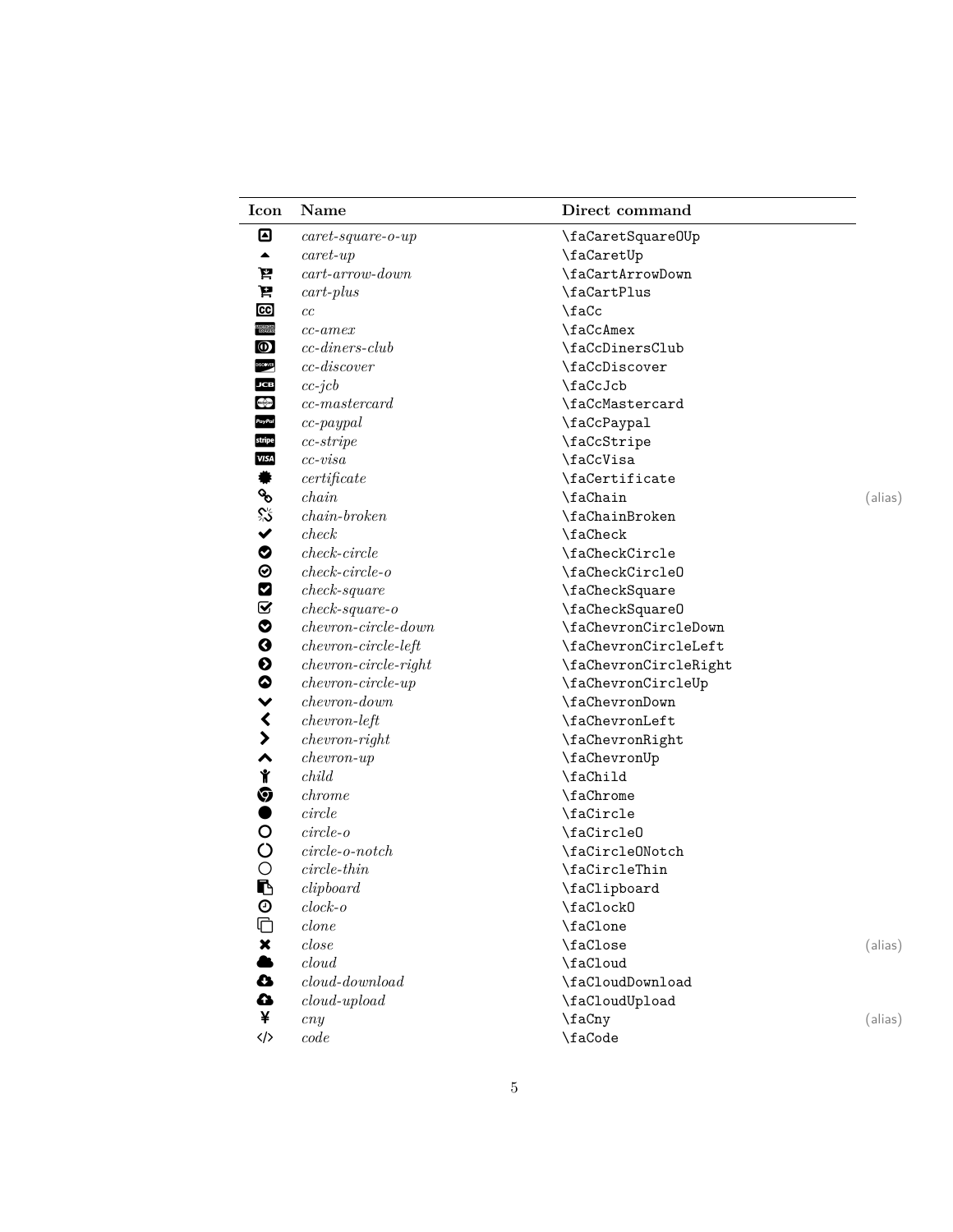| Icon                  | Name                                          | Direct command     |         |
|-----------------------|-----------------------------------------------|--------------------|---------|
| Y                     | $code{\text -}fork$                           | \faCodeFork        |         |
| �                     | codepen                                       | \faCodepen         |         |
| C                     | co diepie                                     | \faCodiepie        |         |
| ₽                     | cofree                                        | \faCoffee          |         |
| 0                     | cog                                           | \faCog             |         |
| $\mathbf{Q}_0^0$      | cogs                                          | \faCogs            |         |
| $\blacksquare$        | columns                                       | \faColumns         |         |
| ₽                     | comment                                       | \faComment         |         |
| ₽                     | $comment-$                                    | \faComment0        |         |
| ⊕                     | commenting                                    | \faCommenting      |         |
| ⊕                     | $commenting-o$                                | \faCommenting0     |         |
| ୭                     | comments                                      | \faComments        |         |
| Q                     | $comments\text{-}o$                           | \faComments0       |         |
| $\circledcirc$        | compass                                       | \faCompass         |         |
| ×                     | compress                                      | \faCompress        |         |
| ◈                     | $\label{eq:connected} connect develop$        | \faConnectdevelop  |         |
| $\blacksquare$        | $\emph{contao}$                               | \faContao          |         |
| ඇ                     | copy                                          | \faCopy            | (alias) |
| $^\copyright$         | copyright                                     | \faCopyright       |         |
| ☺                     | $\label{eq:ceative-commons} creative-commons$ | \faCreativeCommons |         |
| ⊟                     | $credit-card$                                 | \faCreditCard      |         |
| $\equiv$              | $credit\text{-}card\text{-}alt$               | \faCreditCardAlt   |         |
| 4                     | crop                                          | \faCrop            |         |
| ¢                     | crosshairs                                    | \faCrosshairs      |         |
| J                     | $\, \,$ c $\,$ s $\,$ 3                       | \faCss3            |         |
| 0                     | cube                                          | \faCube            |         |
| ⊛                     | cubes                                         | \faCubes           |         |
| ℁                     | cut                                           | \faCut             | (alias) |
| Y1                    | cutlery                                       | \faCutlery         |         |
| ☎                     | dash                                          | \faDashboard       | (alias) |
|                       | dash <i>double</i>                            | \faDashcube        |         |
| ロミジジョ                 | database                                      | \faDatabase        |         |
|                       | deaf                                          | \faDeaf            |         |
|                       | deafness                                      | \faDeafness        | (alias) |
|                       | dedent                                        | \faDedent          | (alias) |
| 8                     | $delicious$                                   | \faDelicious       |         |
| ⋤                     | $\,$ desktop                                  | \faDesktop         |         |
| 1                     | deviantart                                    | \faDeviantart      |         |
| $\bigoplus$           | diamonded                                     | \faDiamond         |         |
| digg                  | digg                                          | \faDigg            |         |
| \$                    | dollar                                        | \faDollar          | (alias) |
| $\boldsymbol{\Theta}$ | $dot-circle$ - $o$                            | \faDotCircleO      |         |
| 소                     | download                                      | \faDownload        |         |
| ⊛                     | dribible                                      | \faDribbble        |         |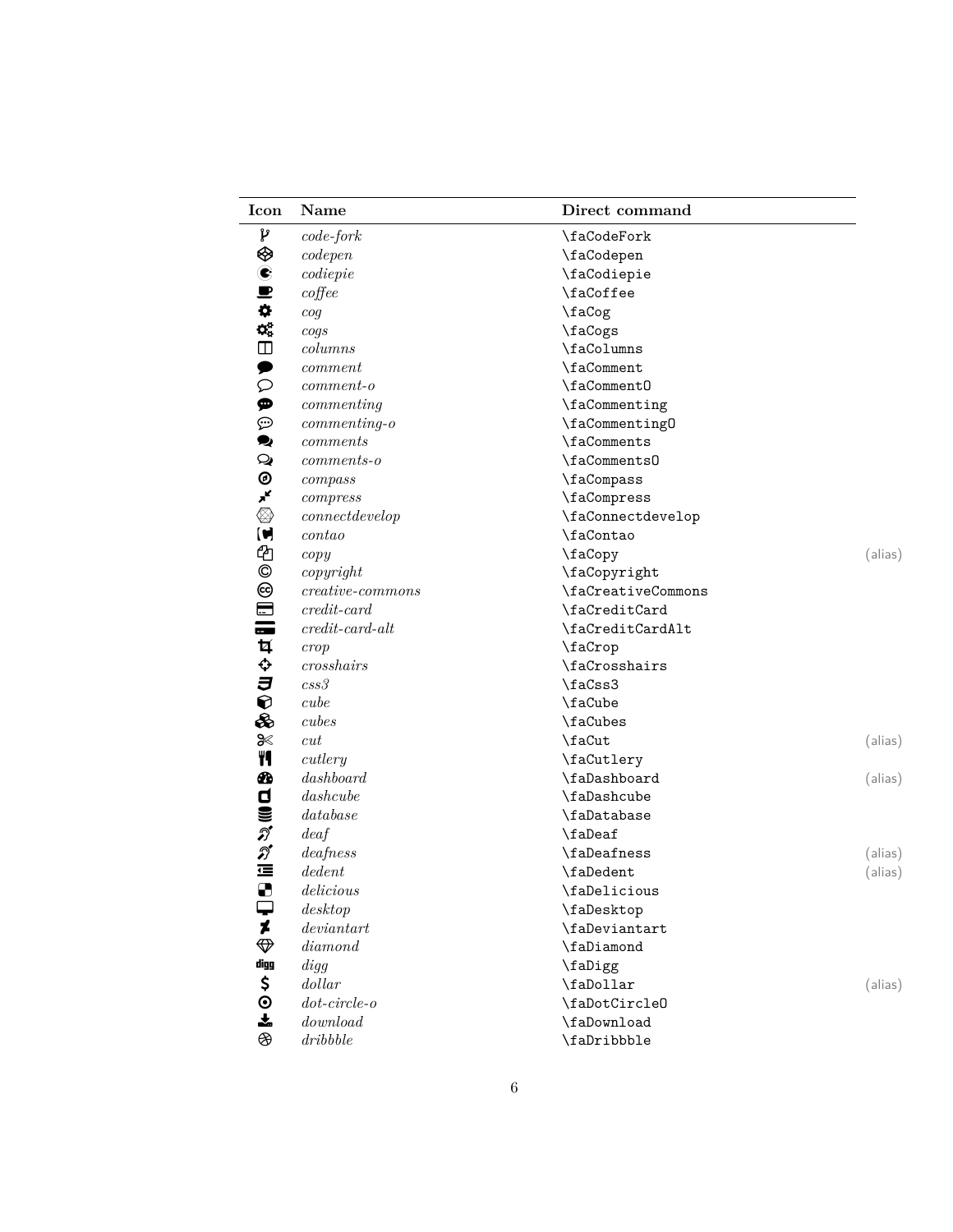| Icon                  | Name                      | Direct command         |         |
|-----------------------|---------------------------|------------------------|---------|
| ₩                     | dropbox                   | \faDropbox             |         |
|                       | drupal                    | \faDrupal              |         |
| <b>CHA</b>            | edge                      | \faEdge                |         |
|                       | edit                      | \faEdit                | (alias) |
| ▲                     | eject                     | \faEject               |         |
|                       | $ellipsis-h$              | \faEllipsisH           |         |
| ÷                     | $ellipsis-v$              | \faEllipsisV           |         |
| $^\circledR$          | empire                    | \faEmpire              |         |
| M                     | envelope                  | \faEnvelope            |         |
| ⊠                     | $envelope$ - o            | \faEnvelope0           |         |
| $\blacksquare$        | $envelope \text{-}square$ | \faEnvelopeSquare      |         |
| Ø                     | $\emph{envira}$           | \faEnvira              |         |
| Ð                     | eraser                    | \faEraser              |         |
| €                     | eur                       | \faEur                 |         |
| €                     | euro                      | \faEuro                | (alias) |
| $\rightleftarrows$    | $\emph{exchange}$         | \faExchange            |         |
| Ţ                     | exclamation               | \faExclamation         |         |
| $\mathbf 0$           | $exclamation-circle$      | \faExclamationCircle   |         |
| ▲                     | $exclamation-triangle$    | \faExclamationTriangle |         |
| ▞                     | expand                    | \faExpand              |         |
| ⊕                     | expectedssl               | \faExpeditedssl        |         |
| び                     | $external\text{-}link$    | \faExternalLink        |         |
| 2                     | $external$ -link-square   | \faExternalLinkSquare  |         |
| ◉                     | eye                       | \faEye                 |         |
| Ø                     | $eye$ -slash              | \faEyeSlash            |         |
| P                     | eyedropper                | \faEyedropper          |         |
| Þ                     | fa                        | \faFa                  | (alias) |
| f                     | facebook                  | \faFacebook            |         |
| f                     | $facebook-f$              | \faFacebookF           | (alias) |
| F                     | facebook-official         | \faFacebookOfficial    |         |
| ŋ                     | facebook-square           | \faFacebookSquare      |         |
| $\blacktriangleright$ | $fast-backward$           | \faFastBackward        |         |
| H                     |                           | \faFastForward         |         |
|                       | fast-forward              |                        |         |
| 咱<br>へ                | $\iint\! a x$             | \faFax                 |         |
| ∲                     | feed                      | \faFeed<br>\faFemale   | (alias) |
|                       | female                    |                        |         |
| D                     | fighter-jet               | \faFighterJet          |         |
|                       | file                      | \faFile                |         |
| ß                     | $file-archive-o$          | \faFileArchive0        |         |
| ⊡                     | $file-audio-o$            | \faFileAudio0          |         |
| <u>prese</u>          | $file-code-o$             | \faFileCode0           |         |
|                       | $file\text{-}excel-o$     | \faFileExcel0          |         |
|                       | file-image-o              | \faFileImage0          |         |
|                       | file-movie-o              | \faFileMovie0          | (alias) |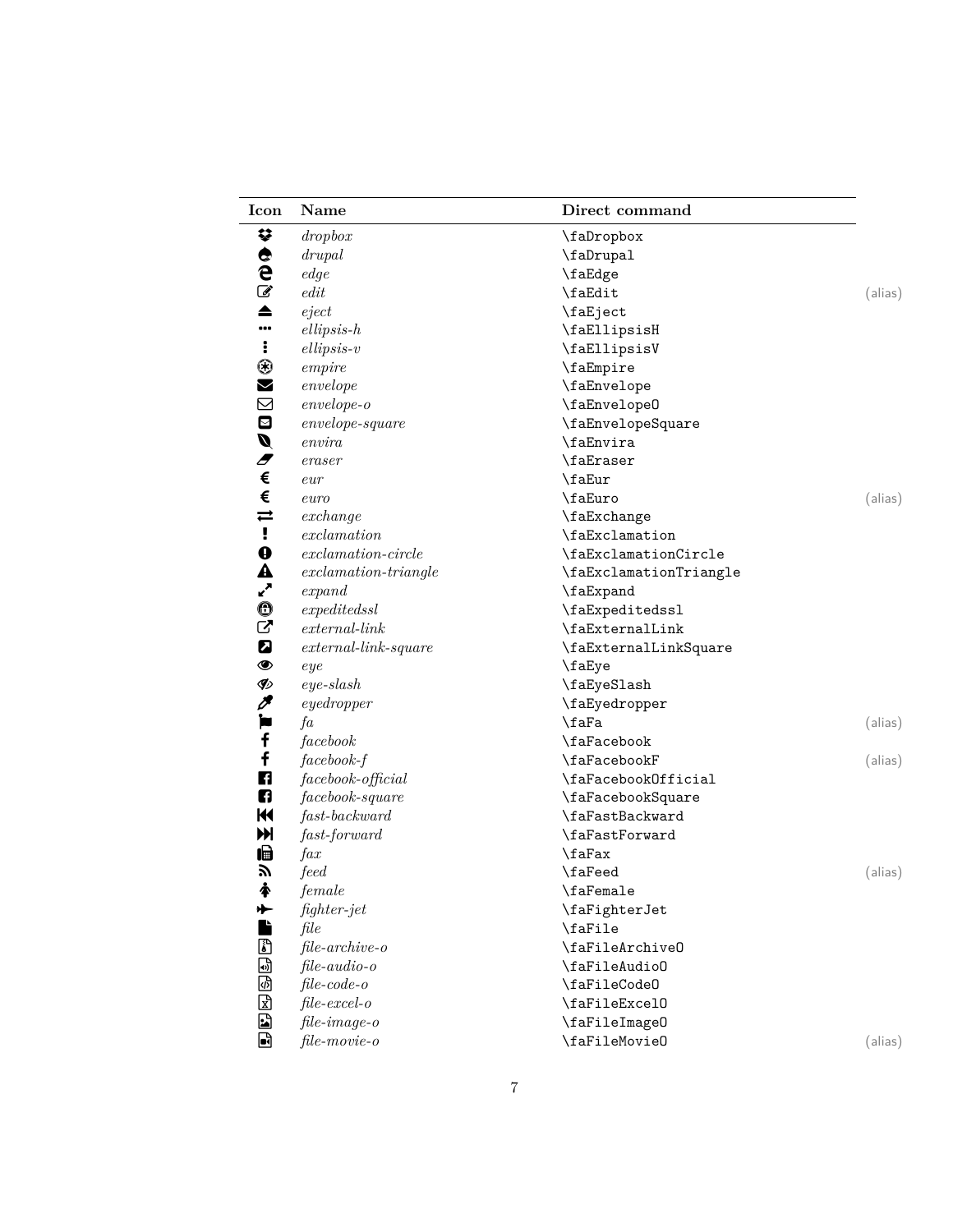| Icon                | Name                           | Direct command        |  |
|---------------------|--------------------------------|-----------------------|--|
|                     | $file-o$                       | \faFile0              |  |
|                     | $file$ -pdf-o                  | \faFilePdf0           |  |
|                     | $file\text{-}photo\text{-}o$   | \faFilePhoto0         |  |
|                     | $file-picture-o$               | \faFilePicture0       |  |
| 医蛋白色的               | $file-power point-o$           | \faFilePowerpoint0    |  |
|                     | $file$ -sound-o                | \faFileSound0         |  |
|                     | $file-text$                    | \faFileText           |  |
| ee ee e             | $file-text-o$                  | \faFileText0          |  |
|                     | $file-video-o$                 | \faFileVideo0         |  |
|                     | $file-word-o$                  | \faFileWord0          |  |
|                     | $file-zip-o$                   | \faFileZipO           |  |
|                     | $files-0$                      | \faFiles0             |  |
| 的母▼!←←              | film                           | \faFilm               |  |
|                     | filter                         | \faFilter             |  |
|                     | $\int$ <i>fire</i>             | \faFire               |  |
|                     | $\it fire\mbox{-}extinguisher$ | \faFireExtinguisher   |  |
| $\ddot{\mathbf{v}}$ | firefox                        | \faFirefox            |  |
| 0                   | first-order                    | \faFirst0rder         |  |
| Þ                   | flag                           | \faFlag               |  |
| p                   | $flag-checkered$               | \faFlagCheckered      |  |
| $\square$           | $flag-o$                       | \faFlag0              |  |
| 4                   | $\mathit{Hash}$                | \faFlash              |  |
| Δ                   | $\operatorname{flask}$         | \faFlask              |  |
| $\bullet$           | flickr                         | \faFlickr             |  |
| ₿                   | $f loppy-o$                    | \faFloppy0            |  |
| m                   | folder                         | \faFolder             |  |
| ◘                   | $folder-o$                     | \faFolder0            |  |
| L,                  | $folder-open$                  | \faFolder0pen         |  |
| ₿                   | $folder-open-o$                | \faFolder0pen0        |  |
| A                   | font                           | \faFont               |  |
| Þ                   | $font \text{-}awesome$         | <b>\faFontAwesome</b> |  |
| fi                  | fonticons                      | \faFonticons          |  |
| Å                   | fort-awesome                   | <b>\faFortAwesome</b> |  |
| Uh                  | forumbee                       | <b>\faForumbee</b>    |  |
| ▶                   | forward                        | \faForward            |  |
| 卩                   | foursquare                     | \faFoursquare         |  |
| $\odot$             | $frown-o$                      | \faFrown0             |  |
| $\odot$             | $futbol-o$                     | \faFutbol0            |  |
| $\pmb{\infty}$      | gamepad                        | \faGamepad            |  |
| ⊀                   | gavel                          | \faGavel              |  |
| £                   | gbp                            | \faGbp                |  |
| $\circledast$       | $\,$                           | $\setminus f \cdot d$ |  |
| 0                   | gear                           | $\iota$ fa<br>Gear    |  |
| $\Omega_0^0$        | years                          | $\frac{3}{4}$         |  |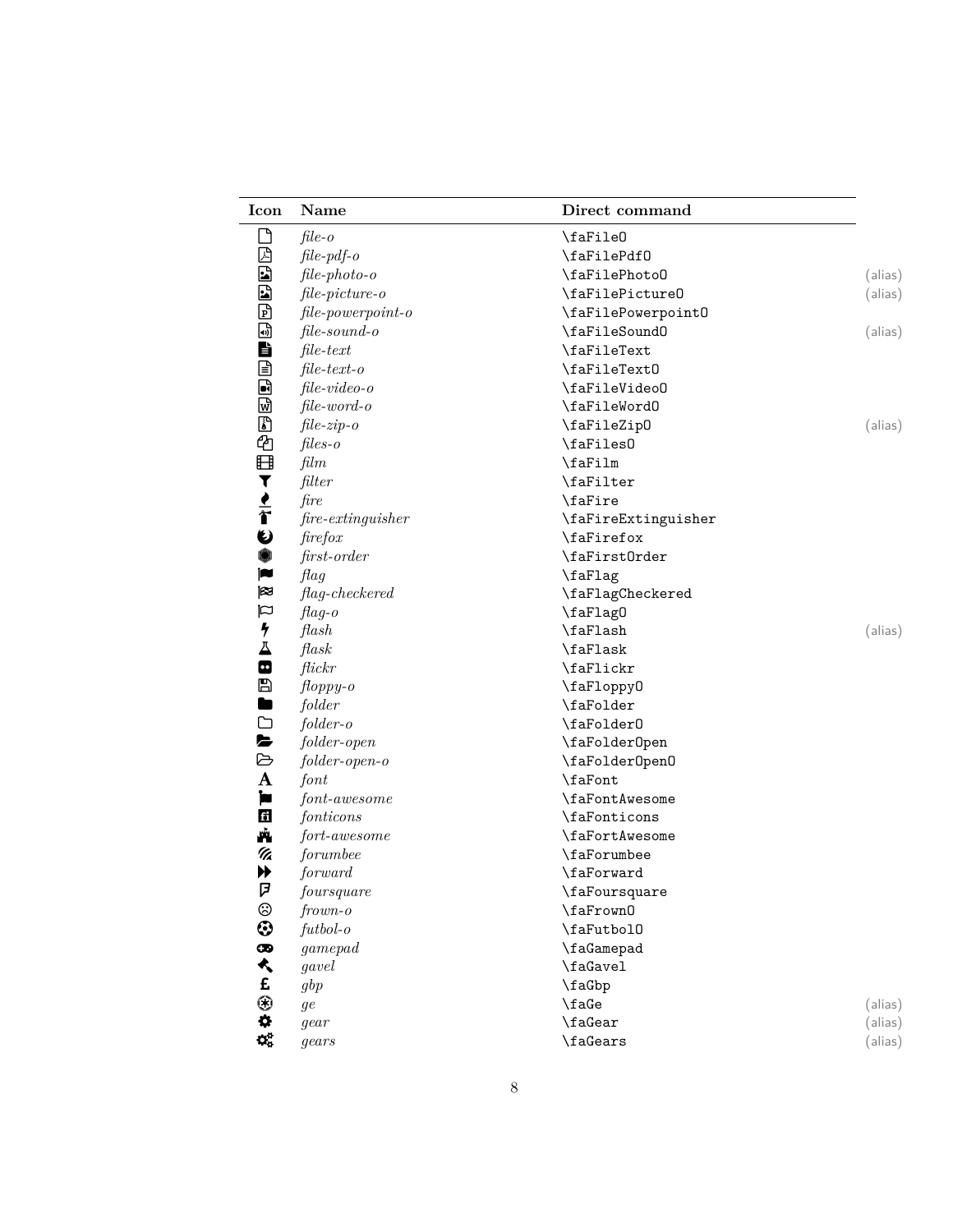| Icon         | Name                          | Direct command        |         |
|--------------|-------------------------------|-----------------------|---------|
| O            | genderless                    | \faGenderless         |         |
| Ø            | $get-pocket$                  | \faGetPocket          |         |
| ♦            | gg                            | \faGg                 |         |
| ◉            | $gg\text{-}circle$            | \faGgCircle           |         |
| ũ            | gift                          | \faGift               |         |
| git          | git                           | \faGit                |         |
| git          | $git-square$                  | \faGitSquare          |         |
| O            | github                        | \faGithub             |         |
| 5            | github-alt                    | \faGithubAlt          |         |
| 0            | $github$ -square              | \faGithubSquare       |         |
| ₩            | gitlab                        | \faGitlab             |         |
| 0            | gittip                        | \faGittip             | (alias) |
| I            | glass                         | \faGlass              |         |
| Ø            | glide                         | \faGlide              |         |
| д.           | $glide-g$                     | \faGlideG             |         |
| $\bullet$    | globe                         | \faGlobe              |         |
| G            | google                        | \faGoogle             |         |
| G+           | google-plus                   | \faGooglePlus         |         |
| ⊕            | $google-plus-circle$          | \faGooglePlusCircle   | (alias) |
| ❸            | google-plus-official          | \faGooglePlusOfficial |         |
| $\mathbf{G}$ | google-plus-square            | \faGooglePlusSquare   |         |
| W            | google-wallet                 | \faGoogleWallet       |         |
| r            | $gradation-cap$               | \faGraduationCap      |         |
| $\bullet$    | gratipay                      | \faGratipay           |         |
| 쓩            | group                         | \faGroup              | (alias) |
| Œ            | $h$ -square                   | \faHSquare            |         |
| $\mathbf{Y}$ | hacker-news                   | \faHackerNews         |         |
| O            | $hand\text{-}graph\text{-}o$  | \faHandGrab0          | (alias) |
| E)           | $hand\text{-}lizard\text{-}o$ | \faHandLizard0        |         |
| €            | $hand-o-down$                 | \faHandODown          |         |
| ⇘            | $hand-o-left$                 | \faHandOLeft          |         |
| Ů            | $hand-0-right$                | \faHandORight         |         |
| ⇘            | $hand-o-up$                   | \faHand0Up            |         |
| ¢            | $hand\text{-}paper\text{-}o$  | \faHandPaper0         |         |
|              | $hand\text{-}peace\text{-}o$  | \faHandPeace0         |         |
| ⊕            | $hand-pointer-o$              | \faHandPointer0       |         |
| O            | $hand\n-rock-0$               | \faHandRock0          |         |
| ☜            | $hand-scissors-o$             | \faHandScissors0      |         |
|              | $hand\text{-}spock\text{-}o$  | \faHandSpock0         |         |
| 心のプ#         | $hand-stop-o$                 | \faHandStop0          | (alias) |
|              | $hard-of-hearing$             | \faHardOfHearing      | (alias) |
|              | hashtag                       | \faHashtag            |         |
| $\ominus$    | $hdd-o$                       | \faHdd0               |         |
| $H_{\rm}$    | header                        | \faHeader             |         |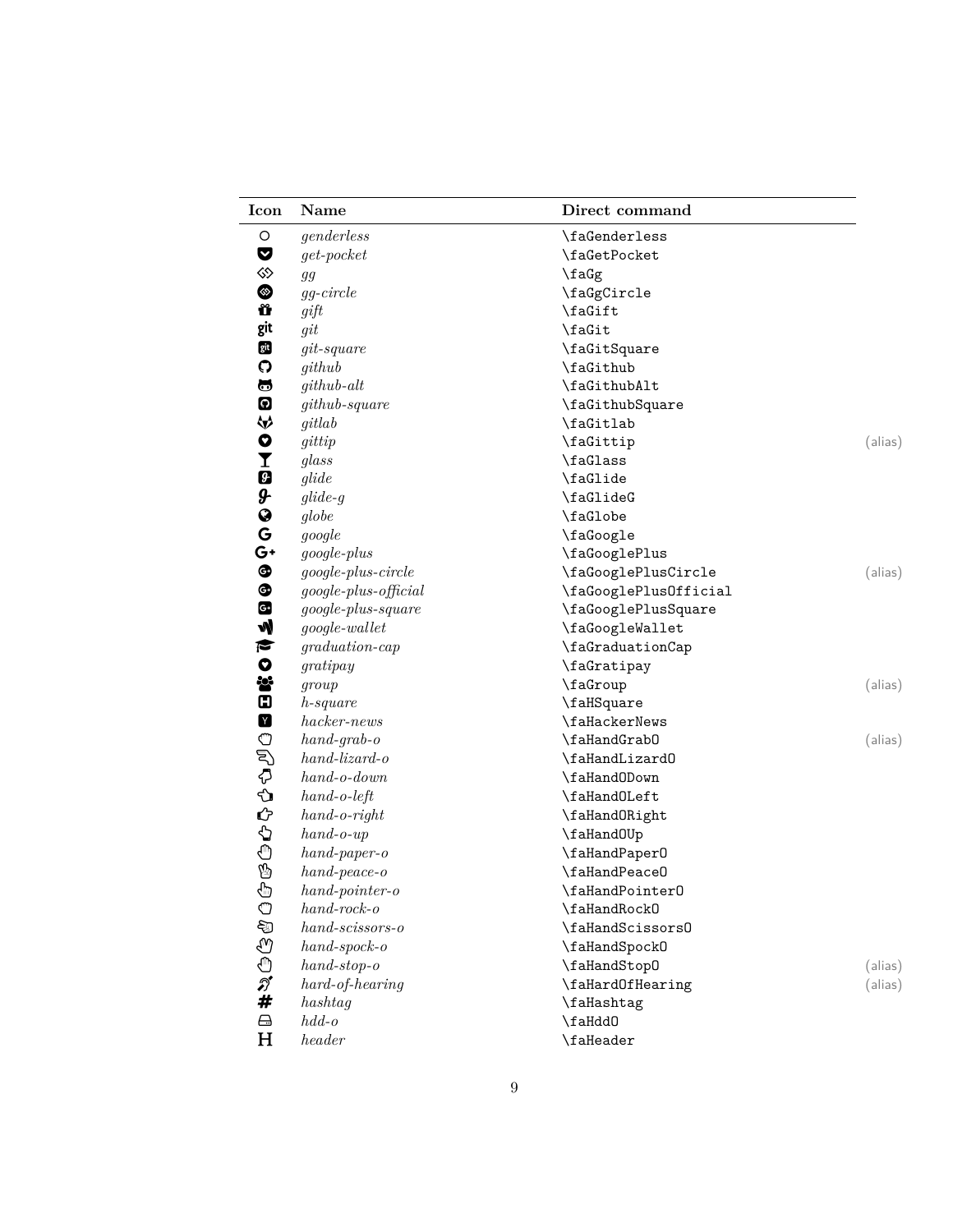| Icon                     | Name                            | Direct command      |         |
|--------------------------|---------------------------------|---------------------|---------|
| ဂ                        | head phones                     | \faHeadphones       |         |
| ♥                        | heart                           | \faHeart            |         |
| $\heartsuit$             | heart-o                         | \faHeart0           |         |
| $\mathbf{\mathbf{\Psi}}$ | heartbeat                       | \faHeartbeat        |         |
| D                        | history                         | \faHistory          |         |
| ಣ                        | home                            | \faHome             |         |
| ė                        | $hospital$ -o                   | \faHospital0        |         |
| F                        | hotel                           | \faHotel            | (alias) |
|                          | hourglass                       | \faHourglass        |         |
|                          | $hour glass-1$                  | \faHourglass[1]     | (alias) |
|                          | $hour glass-2$                  | \faHourglass[2]     | (alias) |
|                          | $hour glass-3$                  | \faHourglass[3]     | (alias) |
|                          | $hour glass-end$                | \faHourglassEnd     |         |
|                          | hourglass-half                  | \faHourglassHalf    |         |
|                          | $hour glass-o$                  | \faHourglass0       |         |
|                          | $hour glass-start$              | \faHourglassStart   |         |
|                          | houzz                           | \faHouzz            |         |
|                          | html5                           | \faHtml5            |         |
| <b>NEWWARKERSHELL</b>    | <i>i</i> -cursor                | \faICursor          |         |
| <b>DJ</b>                | ils                             | \faIls              |         |
| ¥                        | image                           | \faImage            | (alias) |
| $\boldsymbol{\Omega}$    | in box                          | \faInbox            |         |
| 這                        | indent                          | \faIndent           |         |
| l                        | industry                        | \faIndustry         |         |
| i                        | info                            | $\lambda$           |         |
| $\boldsymbol{\theta}$    | $info-circle$                   | \faInfoCircle       |         |
| ₹                        | inr                             | \faInr              |         |
| ම                        | instagram                       | \faInstagram        |         |
| 血                        | institution                     | \faInstitution      | (alias) |
| e                        | $internet-explorer$             | \faInternetExplorer |         |
| ợ                        | intersex                        | \faIntersex         | (alias) |
| ⊜                        | $i$ <i>oxhost</i>               | \faIoxhost          |         |
| $\boldsymbol{I}$         | italic                          | \faItalic           |         |
| ×                        | joomla                          | \faJoomla           |         |
| ¥                        | jpy                             | \faJpy              |         |
| ఉ                        | j s f d d l e                   | \faJsfiddle         |         |
| ୍ଚ୍ଚ                     | key                             | \faKey              |         |
| <b>Final</b>             | $keyboard-o$                    | \faKeyboard0        |         |
| ₩                        | krw                             | \faKrw              |         |
| 國                        | language                        | \faLanguage         |         |
| 므                        | $l$ aptop                       | \faLaptop           |         |
| $\infty$                 | lastfm                          | \faLastfm           |         |
| $\infty$                 | $\label{eq:asf} last fm-square$ | \faLastfmSquare     |         |
| Ø                        | leaf                            | \faLeaf             |         |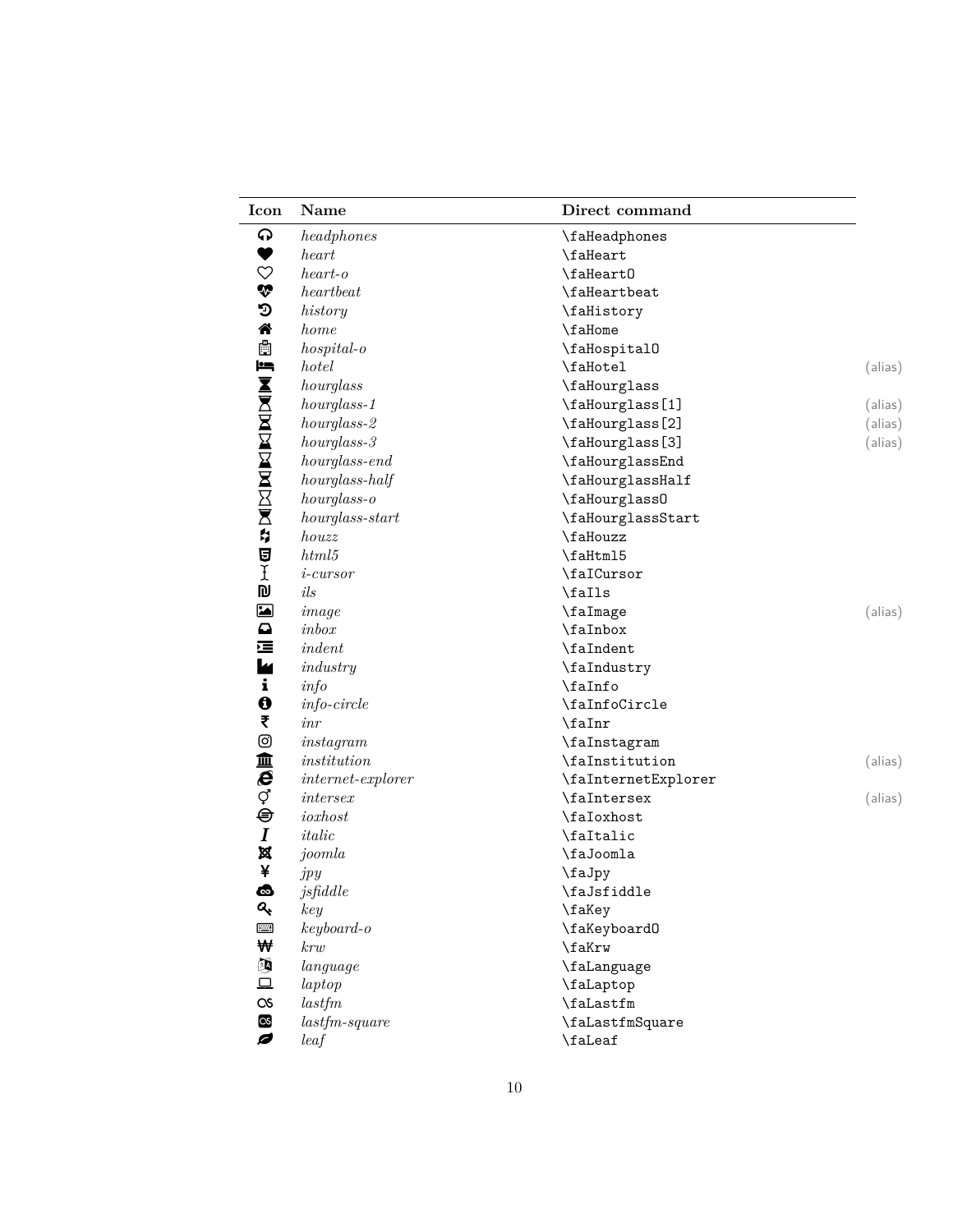| Icon                      | <b>Name</b>                   | Direct command    |         |
|---------------------------|-------------------------------|-------------------|---------|
| m                         | leanpub                       | \faLeanpub        |         |
| ⊀                         | legal                         | \faLegal          | (alias) |
| O                         | $lemon-o$                     | \faLemon0         |         |
| ļ                         | $level-down$                  | \faLevelDown      |         |
| $\mathbf t$               | $level-up$                    | \faLevelUp        |         |
| $\boldsymbol{\Theta}$     | $life$ -bouy                  | \faLifeBouy       | (alias) |
| $\boldsymbol{\mathbb{Q}}$ | $life$ -buoy                  | \faLifeBuoy       | (alias) |
| $\boldsymbol{\mathbb{Q}}$ | $life$ - $ring$               | \faLifeRing       |         |
| $\boldsymbol{\Theta}$     | life-saver                    | \faLifeSaver      | (alias) |
| $\mathbb Q$               | $light bulb$ -o               | \faLightbulb0     |         |
| $\overline{\mathbf{r}}$   | $line$ -chart                 | \faLineChart      |         |
| ዔ                         | link                          | \faLink           |         |
| in                        | linkedin                      | \faLinkedin       |         |
| <b>i</b>                  | $linked in-square$            | \faLinkedinSquare |         |
| A                         | $\lim_{x\to 0}$               | \faLinux          |         |
| 這                         | list                          | \faList           |         |
| E                         | $list-alt$                    | \faListAlt        |         |
| $rac{1}{3}$               | $list$ -ol                    | \faList01         |         |
| 這                         | $list$ -ul                    | \faListUl         |         |
| $\blacktriangledown$      | $location-arrow$              | \faLocationArrow  |         |
| $\bullet$                 | lock                          | \faLock           |         |
| $\downarrow$              | $long-arrow-down$             | \faLongArrowDown  |         |
| $\overline{\phantom{0}}$  | $long-arrow-left$             | \faLongArrowLeft  |         |
| $\rightarrow$             | $long-arrow-right$            | \faLongArrowRight |         |
| $\mathbf{f}$              | $long-arrow-up$               | \faLongArrowUp    |         |
| 含                         | $low-vision$                  | \faLowVision      |         |
| プリ                        | magic                         | \faMagic          |         |
|                           | magnet                        | \faMagnet         |         |
| $\rightarrow$             | $mail-forward$                | \faMailForward    | (alias) |
| $\blacklozenge$           | $mail-reply$                  | \faMailReply      | (alias) |
| $\blacklozenge$           | $mail-reply-all$              | \faMailReplyAll   | (alias) |
| Ť                         | male                          | \faMale           |         |
| N                         | map                           | \faMap            |         |
| 9                         | $map\text{-}marker$           | \faMapMarker      |         |
| $\mathbbm{D}$             | $map-o$                       | \faMap0           |         |
|                           | $map\text{-}pin$              | \faMapPin         |         |
|                           | $map-signs$                   | \faMapSigns       |         |
|                           | mars                          | \faMars           |         |
| キでおご                      | $mars\text{-}double$          | \faMarsDouble     |         |
|                           | $mars\text{-}stroke$          | \faMarsStroke     |         |
| $\Theta$                  | $mars\text{-}stroke\text{-}h$ | \faMarsStrokeH    |         |
| ి                         | $mars\text{-}stroke\text{-}v$ | \faMarsStrokeV    |         |
| $\overline{m}$            | maxcdn                        | \faMaxcdn         |         |
| mp                        | meanpath                      | \faMeanpath       |         |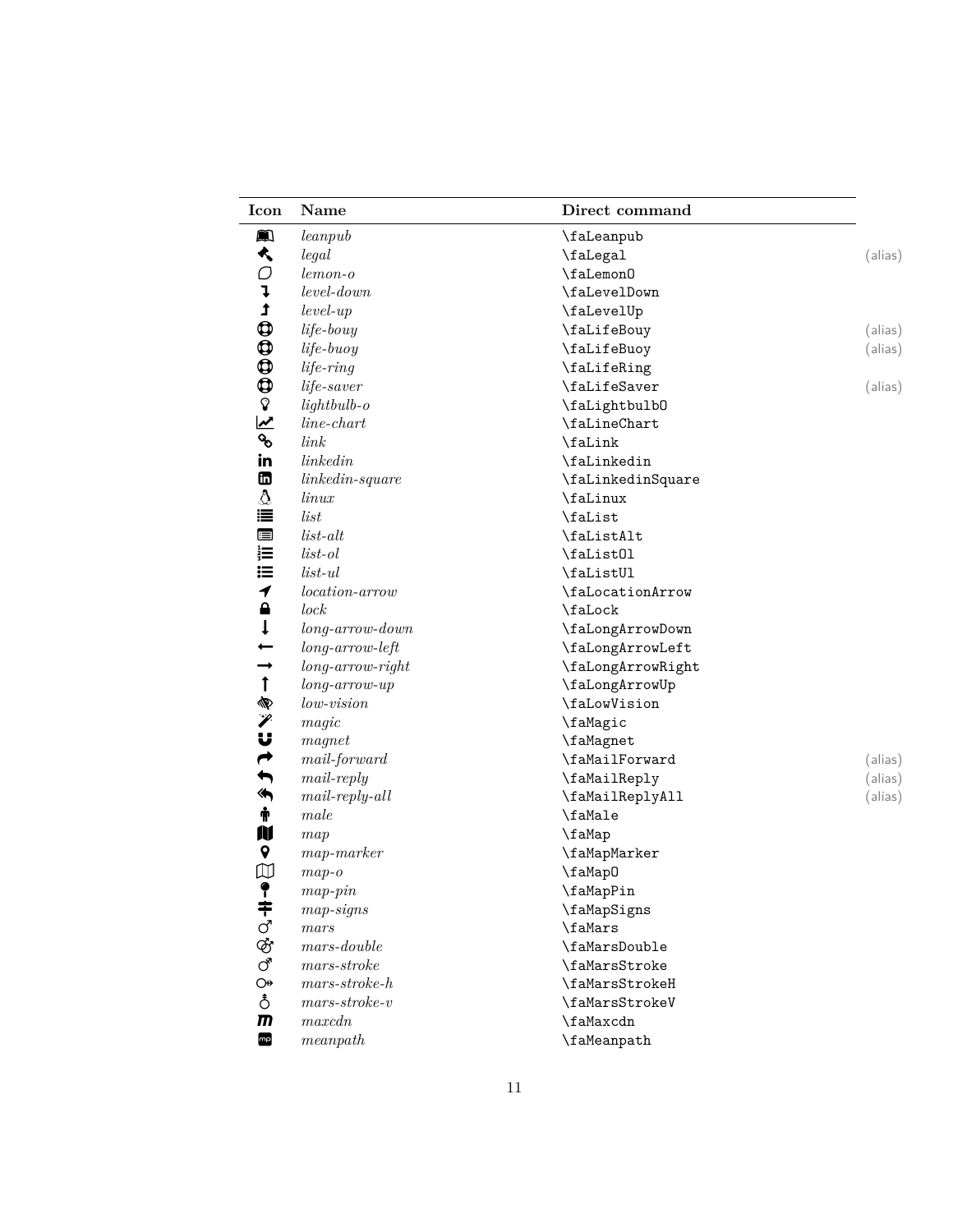| Icon                       | <b>Name</b>              | Direct command         |         |
|----------------------------|--------------------------|------------------------|---------|
| M                          | medium                   | \faMedium              |         |
| O                          | medkit                   | \faMedkit              |         |
| ☺                          | $meh$ - $o$              | \faMeh0                |         |
|                            | mercury                  | \faMercury             |         |
| Ö,                         | microphone               | \faMicrophone          |         |
| ⊉                          | $microphone$ -slash      | \faMicrophoneSlash     |         |
| -                          | minus                    | \faMinus               |         |
| $\bullet$                  | $minus-circle$           | \faMinusCircle         |         |
| ۸                          | $minus-square$           | \faMinusSquare         |         |
| Θ                          | $minus-square-o$         | \faMinusSquare0        |         |
| ره                         | mixedoud                 | \faMixcloud            |         |
| $\Box$                     | mobile                   | \faMobile              |         |
| $\Box$                     | $mobile\emph{-}phone$    | \faMobilePhone         | (alias) |
| X                          | modx                     | \faModx                |         |
| $\bullet$                  | $\n  money\n$            | \faMoney               |         |
| C                          | $moon$ - $o$             | \faMoon0               |         |
| F                          | $mortar-board$           | \faMortarBoard         | (alias) |
| ಾಂ                         | motorcycle               | \faMotorcycle          |         |
| k                          | $mouse-pointer$          | \faMousePointer        |         |
| J                          | ${\it music}$            | \faMusic               |         |
|                            | navicon                  | \faNavicon             | (alias) |
| 三〜画                        | neuter                   | \faNeuter              |         |
|                            | $newspaper-o$            | \faNewspaper0          |         |
| 回                          | $object-group$           | \fa0bjectGroup         |         |
| Щ                          | $object\text{-}ungroup$  | \fa0bjectUngroup       |         |
|                            | odnoklassniki            | \fa0dnoklassniki       |         |
| ox<br>图                    | $odnoklassniki-square$   | \fa0dnoklassnikiSquare |         |
| $\sum$                     | opencart                 | \fa0pencart            |         |
| ቀ                          | openid                   | \fa0penid              |         |
| $\mathbf 0$                | opera                    | \fa0pera               |         |
|                            | $\textit{optin-monster}$ | \fa0ptinMonster        |         |
| 然にゅう                       | outdent                  | \fa0utdent             |         |
|                            | pagelines                | \faPagelines           |         |
|                            | $paint-brush$            | \faPaintBrush          |         |
| $\boldsymbol{\mathcal{A}}$ | paper-plane              | \faPaperPlane          |         |
| ◀                          | $paper$ -plane-o         | \faPaperPlane0         |         |
| Ø                          | paper clip               | \faPaperclip           |         |
| $\P$                       | paragraph                | \faParagraph           |         |
| Ŋ                          | paste                    | \faPaste               | (alias) |
| Ш                          | pause                    | \faPause               |         |
| Ф                          | $pause-circle$           | \faPauseCircle         |         |
| ◉                          | $pause-circle-o$         | \faPauseCircle0        |         |
| $\ddot{\mathbf{x}}$        | paw                      | \faPaw                 |         |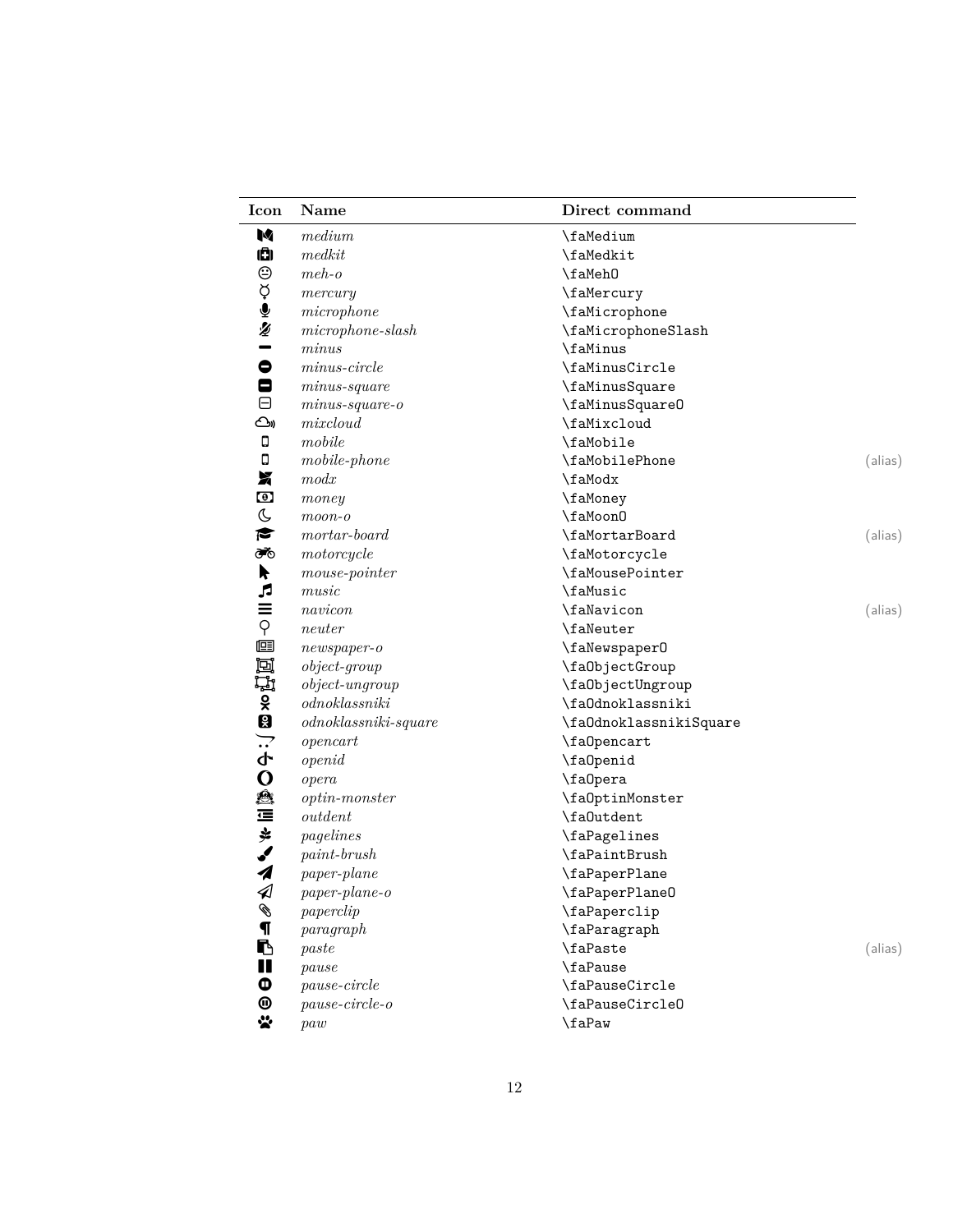| Icon                      | Name                           | Direct command     |         |
|---------------------------|--------------------------------|--------------------|---------|
| P                         | paypal                         | \faPaypal          |         |
| ℐ                         | pencil                         | \faPencil          |         |
| 0                         | $pencil$ -square               | \faPencilSquare    |         |
| ☑                         | $pencil$ -square-o             | \faPencilSquare0   |         |
| %                         | percent                        | \faPercent         |         |
| L                         | phone                          | \faPhone           |         |
| C                         | $phone\text{-}square$          | \faPhoneSquare     |         |
| $\blacksquare$            | photo                          | \faPhoto           | (alias) |
|                           | $picture-o$                    | \faPicture0        |         |
| 国家产                       | $pie$ -chart                   | \faPieChart        |         |
|                           | $pied-piper$                   | \faPiedPiper       |         |
| $\widetilde{\mathbf{A}}$  | $pied\text{-}piper\text{-}alt$ | \faPiedPiperAlt    |         |
| Ð                         | $pied-piper-pp$                | \faPiedPiperPp     |         |
| ၜ                         | pinterest                      | \faPinterest       |         |
| $\boldsymbol{\mathsf{p}}$ | $pinterest$ -p                 | \faPinterestP      |         |
| ဨ                         | $pinterest-square$             | \faPinterestSquare |         |
| ×                         | plane                          | \faPlane           |         |
| ▶                         | play                           | \faPlay            |         |
| $\bullet$                 | $play-circle$                  | \faPlayCircle      |         |
| $\odot$                   | $play-circle-o$                | \faPlayCircle0     |         |
| ø                         | plug                           | \faPlug            |         |
| $\ddagger$                | plus                           | \faPlus            |         |
| $\bullet$                 | $plus-circle$                  | \faPlusCircle      |         |
| 0                         | $plus-square$                  | \faPlusSquare      |         |
| ⊕                         | $plus-square-o$                | \faPlusSquare0     |         |
| ტ                         | $power\text{-}off$             | \faPower0ff        |         |
| 0<br>0                    | print                          | \faPrint           |         |
|                           | $product\text{-}hunt$          | \faProductHunt     |         |
| ń.                        | $puzzle$ -piece                | \faPuzzlePiece     |         |
|                           | qq                             | \faQq              |         |
| 嘂                         | q <sub>ro</sub> de             | \faQrcode          |         |
| ?                         | question                       | \faQuestion        |         |
| ❸                         | $question-circle$              | \faQuestionCircle  |         |
| ℗                         | $question-circle-o$            | \faQuestionCircleO |         |
| 66                        | $\emph{quote-left}$            | \faQuoteLeft       |         |
| 99                        | $\emph{quote-right}$           | \faQuoteRight      |         |
| $\mathbf \omega$          | ra                             | \faRa              | (alias) |
|                           | random                         | \faRandom          |         |
|                           | rebel                          | \faRebel           |         |
| はのひのよ                     | recycle                        | \faRecycle         |         |
|                           | $\red{reddit}$                 | \faReddit          |         |
|                           | $reddit\text{-}alien$          | \faRedditAlien     |         |
| 0                         | $reddit$ -square               | \faRedditSquare    |         |
| C                         | refresh                        | \faRefresh         |         |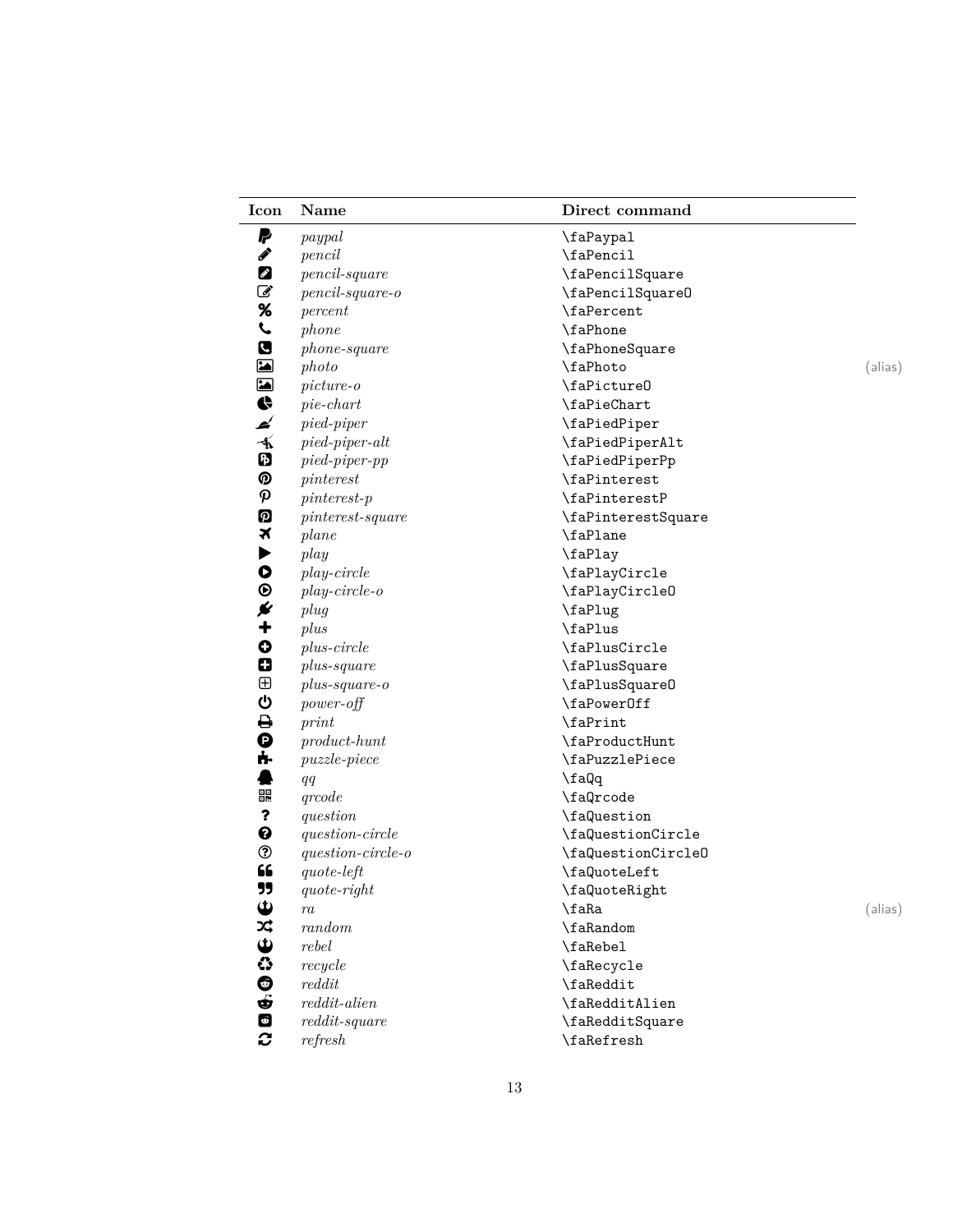| Icon                  | Name                             | Direct command    |         |
|-----------------------|----------------------------------|-------------------|---------|
| ®                     | registered                       | \faRegistered     |         |
| ×                     | remove                           | <b>\faRemove</b>  | (alias) |
| $\boldsymbol{\psi}$   | renren                           | \faRenren         |         |
| $\equiv$              | reorder                          | \faReorder        | (alias) |
| $\mathbf C$           | repeat                           | \faRepeat         |         |
| $\blacklozenge$       | reply                            | \faReply          |         |
| $\blacklozenge$       | $reply-all$                      | \faReplyAll       |         |
| $\mathbf{\hat{v}}$    | resistance                       | \faResistance     | (alias) |
| 乜                     | return                           | \faRetweet        |         |
| ¥                     | rmb                              | \faRmb            | (alias) |
| A                     | road                             | \faRoad           |         |
| ץ                     | rocket                           | \faRocket         |         |
| C                     | $rotate-left$                    | \faRotateLeft     | (alias) |
| $\mathbf C$           | $rotate-right$                   | \faRotateRight    | (alias) |
| ₽                     | rouble                           | \faRouble         | (alias) |
| へ                     | rss                              | \faRss            |         |
| Ø                     | $rss$ -square                    | \faRssSquare      |         |
| ₽                     | rub                              | \faRub            |         |
| ₽                     | ruble                            | \faRuble          | (alias) |
| ₹                     | rupee                            | \faRupee          | (alias) |
| $\bigcirc$            | safari                           | \faSafari         |         |
| В                     | save                             | \faSave           | (alias) |
| ℁                     | scissors                         | \faScissors       |         |
| S.                    | scribd                           | \faScribd         |         |
| Q                     | search                           | \faSearch         |         |
| $\mathbf{Q}$          | $search{\text -}minus$           | \faSearchMinus    |         |
| $\mathbf{\Theta}$     | $search$ -plus                   | \faSearchPlus     |         |
| ₾                     | sellsy                           | \faSellsy         |         |
| 4                     | send                             | \faSend           | (alias) |
| $\mathcal{A}$         | $send-o$                         | \faSend0          | (alias) |
| 〓                     | server                           | \faServer         |         |
| $\rightarrow$         | share                            | \faShare          |         |
| $\leq$                | share-alt                        | \faShareAlt       |         |
| B                     | $share\text{-}alt\text{-}square$ | \faShareAltSquare |         |
| $\boldsymbol{\omega}$ | $share\text{-}square$            | \faShareSquare    |         |
| G                     | $share\text{-}square\text{-}o$   | \faShareSquare0   |         |
| D                     | shekel                           | \faShekel         | (alias) |
| <b>D</b>              | sheqel                           | \faSheqel         | (alias) |
| $\mathbf U$           | shield                           | \faShield         |         |
| 盒                     | ship                             | \faShip           |         |
|                       | shirtsinbulk                     | \faShirtsinbulk   |         |
| 0 4 6                 | shopping-bag                     | \faShoppingBag    |         |
|                       | $shopping\text{-} basket$        | \faShoppingBasket |         |
| E                     | $shopping-cart$                  | \faShoppingCart   |         |
|                       |                                  |                   |         |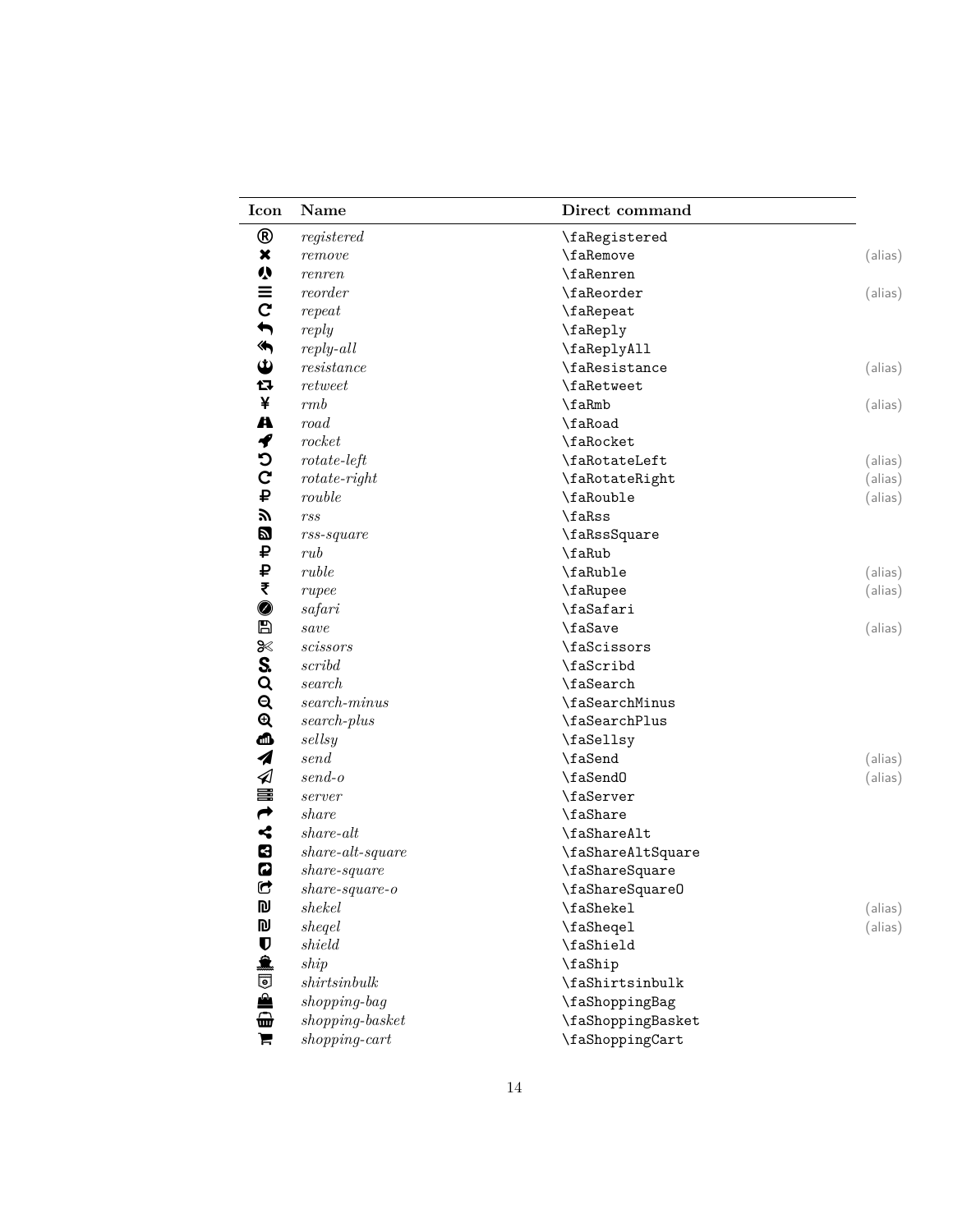| Icon                                                                                                                                      | Name                                          | Direct command     |         |
|-------------------------------------------------------------------------------------------------------------------------------------------|-----------------------------------------------|--------------------|---------|
| ♦                                                                                                                                         | $sign-in$                                     | \faSignIn          |         |
| ₩                                                                                                                                         | $sign\,-language$                             | \faSignLanguage    |         |
| ☞                                                                                                                                         | $sign-out$                                    | \faSign0ut         |         |
| ان.                                                                                                                                       | signal                                        | \faSignal          |         |
| ♣                                                                                                                                         | signing                                       | \faSigning         | (alias) |
| Ы                                                                                                                                         | simply built                                  | \faSimplybuilt     |         |
| 뉴                                                                                                                                         | sitemap                                       | \faSitemap         |         |
| $\infty$                                                                                                                                  | skyatlas                                      | \faSkyatlas        |         |
| Ø                                                                                                                                         | skype                                         | \faSkype           |         |
| *                                                                                                                                         | slack                                         | \faSlack           |         |
| ₹                                                                                                                                         | sliders                                       | \faSliders         |         |
| $\ddot{\bullet}$                                                                                                                          | $s$ <i>lideshare</i>                          | \faSlideshare      |         |
| $\odot$                                                                                                                                   | $smile-o$                                     | \faSmile0          |         |
| $\mathbf{o}$                                                                                                                              | snapchat                                      | \faSnapchat        |         |
| $\clubsuit$                                                                                                                               | $snapchat-ghost$                              | \faSnapchatGhost   |         |
| O                                                                                                                                         | $snapchat$ -square                            | \faSnapchatSquare  |         |
| $\bm{\odot}$                                                                                                                              | $soccer-ball-o$                               | \faSoccerBall0     | (alias) |
| $\div$                                                                                                                                    | sort                                          | \faSort            |         |
|                                                                                                                                           | $sort\text{-}alpha\text{-}asc$                | \faSortAlphaAsc    |         |
|                                                                                                                                           | $sort\text{-}alpha\text{-}desc$               | \faSortAlphaDesc   |         |
| $\begin{array}{c}\n\downarrow^{\text{A}}_{\text{Z}} \\ \downarrow^{\text{Z}}_{\text{A}} \\ \downarrow^{\text{L}}_{\text{L}}\n\end{array}$ | $sort-amount-asc$                             | \faSortAmountAsc   |         |
|                                                                                                                                           | $sort-amount\text{-}desc$                     | \faSortAmountDesc  |         |
| ▲                                                                                                                                         | $sort-asc$                                    | \faSortAsc         |         |
|                                                                                                                                           | $sort\text{-}desc$                            | \faSortDesc        |         |
| ▼                                                                                                                                         | $sort-down$                                   | \faSortDown        | (alias) |
| $\mathsf{I}^1_9$                                                                                                                          | $sort-numeric-asc$                            | \faSortNumericAsc  |         |
| $1_1^9$                                                                                                                                   | $sort\text{-}numeric\text{-}desc$             | \faSortNumericDesc |         |
| ▲                                                                                                                                         | $sort-up$                                     | \faSortUp          | (alias) |
| dillo                                                                                                                                     | soundcloud                                    | \faSoundcloud      |         |
| ⋟                                                                                                                                         | $space\text{-}shuttle$                        | \faSpaceShuttle    |         |
| ं                                                                                                                                         | spinner                                       | \faSpinner         |         |
| $\pmb{\mathfrak{f}}$                                                                                                                      | spoon                                         | \faSpoon           |         |
| ●                                                                                                                                         | spotify                                       | \faSpotify         |         |
| ш                                                                                                                                         | square                                        | \faSquare          |         |
| О                                                                                                                                         | $square-0$                                    | \faSquare0         |         |
| ≘                                                                                                                                         | $stack\text{-}exchange$                       | \faStackExchange   |         |
|                                                                                                                                           | $stack-overflow$                              | \faStackOverflow   |         |
|                                                                                                                                           | star                                          | \faStar            |         |
|                                                                                                                                           | $star-half$                                   | \faStarHalf        |         |
| 当★1☆                                                                                                                                      | $\label{eq:star-half} star\text{-}half-empty$ | \faStarHalfEmpty   | (alias) |
| ✿                                                                                                                                         | $star-half$ -full                             | \faStarHalfFull    | (alias) |
| ✿                                                                                                                                         | $star-half-o$                                 | \faStarHalf0       |         |
| ☆                                                                                                                                         | $star-o$                                      | \faStar0           |         |
| ✔                                                                                                                                         | $\mathit{steam}$                              | \faSteam           |         |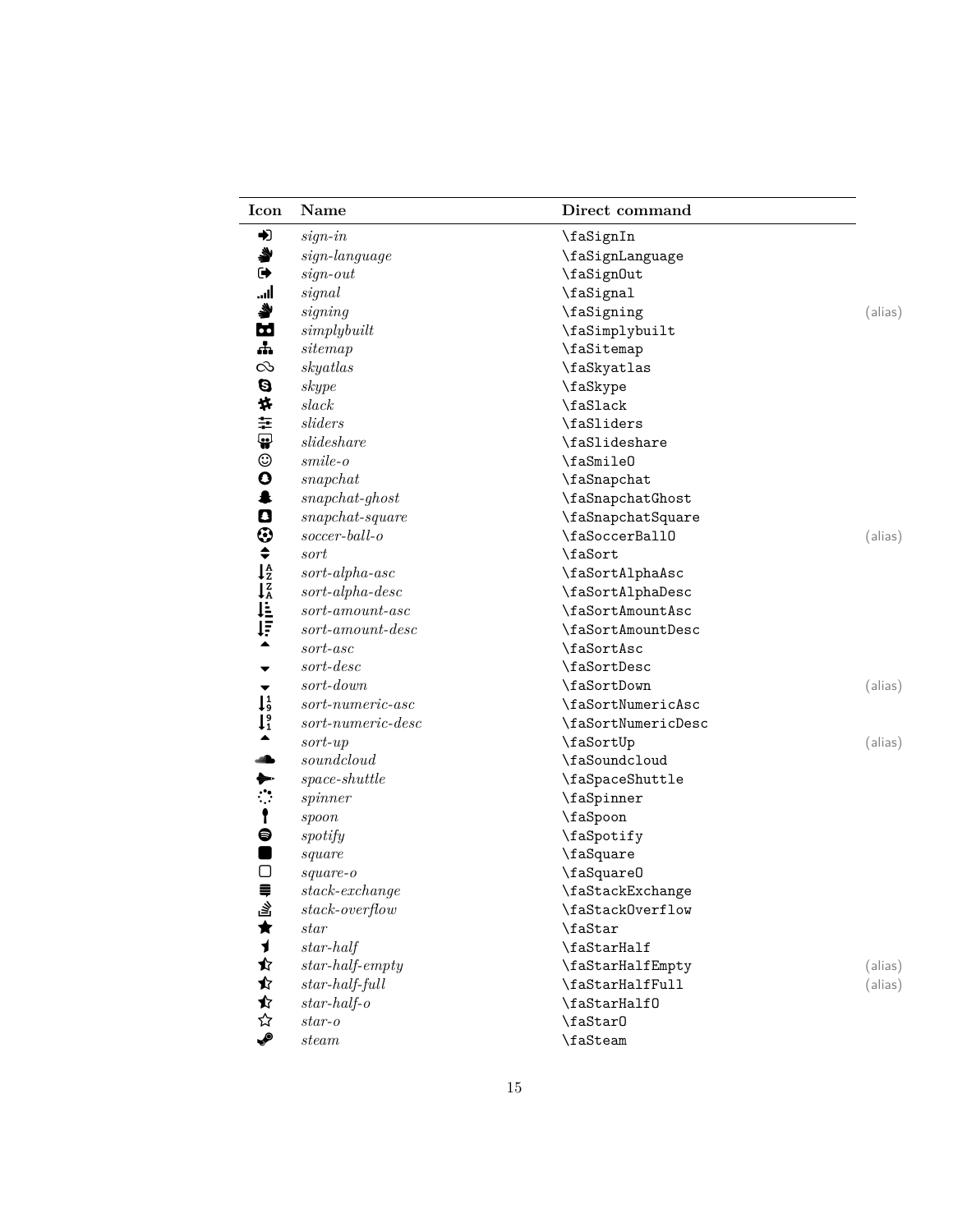| Icon                      | Name                           | Direct command       |         |
|---------------------------|--------------------------------|----------------------|---------|
| ℒ                         | $steam-square$                 | \faSteamSquare       |         |
| K                         | $step-backward$                | \faStepBackward      |         |
| N                         | step-forward                   | \faStepForward       |         |
| Ų                         | stethoscope                    | \faStethoscope       |         |
| ş                         | $sticky\text{-}note$           | \faStickyNote        |         |
| U                         | $stick y\text{-}note-o$        | \faStickyNote0       |         |
| ٠                         | stop                           | \faStop              |         |
| $\bullet$                 | $stop-circle$                  | \faStopCircle        |         |
| $\bullet$                 | $stop-circle-o$                | \faStopCircle0       |         |
| j                         | $street-view$                  | \faStreetView        |         |
| 응                         | $\operatorname{strict}$ hrough | \faStrikethrough     |         |
| Ju                        | stumble upon                   | \faStumbleupon       |         |
| ⊕                         | $stumble upon-circle$          | \faStumbleuponCircle |         |
| $\mathbf{x}_2$            | subscript                      | \faSubscript         |         |
| ⊕                         | subway                         | \faSubway            |         |
| Ô                         | suitcase                       | \faSuitcase          |         |
| ♦                         | $sun-$                         | \faSun0              |         |
| $x^2$                     | superscript                    | \faSuperscript       |         |
| $\boldsymbol{\mathbb{Q}}$ | support                        | \faSupport           | (alias) |
| 囲                         | table                          | \faTable             |         |
| $\Box$                    | tablet                         | \faTablet            |         |
| ☎                         | tachometer                     | \faTachometer        |         |
| $\bullet$                 | tag                            | \faTag               |         |
|                           | tags                           | \faTags              |         |
|                           | tasks                          | \faTasks             |         |
| <b>WEQDEQ</b>             | taxi                           | \faTaxi              |         |
|                           | television                     | \faTelevision        |         |
|                           | $tencent-weibo$                | \faTencentWeibo      |         |
| $\succ$                   | terminal                       | \faTerminal          |         |
| TI                        | $text$ -height                 | \faTextHeight        |         |
| I                         | $text-width$                   | \faTextWidth         |         |
| ₩                         | th                             | \faTh                |         |
| 8                         | $th$ -large                    | \faThLarge           |         |
| ₩                         | $th$ -list                     | \faThList            |         |
| Ø                         | themeisle                      | \faThemeisle         |         |
| ∓                         | $thumb\text{-}tack$            | \faThumbTack         |         |
| ą                         | $thumbs-down$                  | \faThumbsDown        |         |
| $\mathbf Q$               | $thumbs$ - $o$ - $down$        | \faThumbs0Down       |         |
| ᠿ                         | $thumbs$ - $o$ - $up$          | \faThumbs0Up         |         |
| ıė                        | $thumbs-up$                    | \faThumbsUp          |         |
| 令                         | ticket                         | \faTicket            |         |
| $\pmb{\times}$            | times                          | \faTimes             |         |
| ◎                         | $times-circle$                 | \faTimesCircle       |         |
| ⊛                         | $times-circle-o$               | \faTimesCircle0      |         |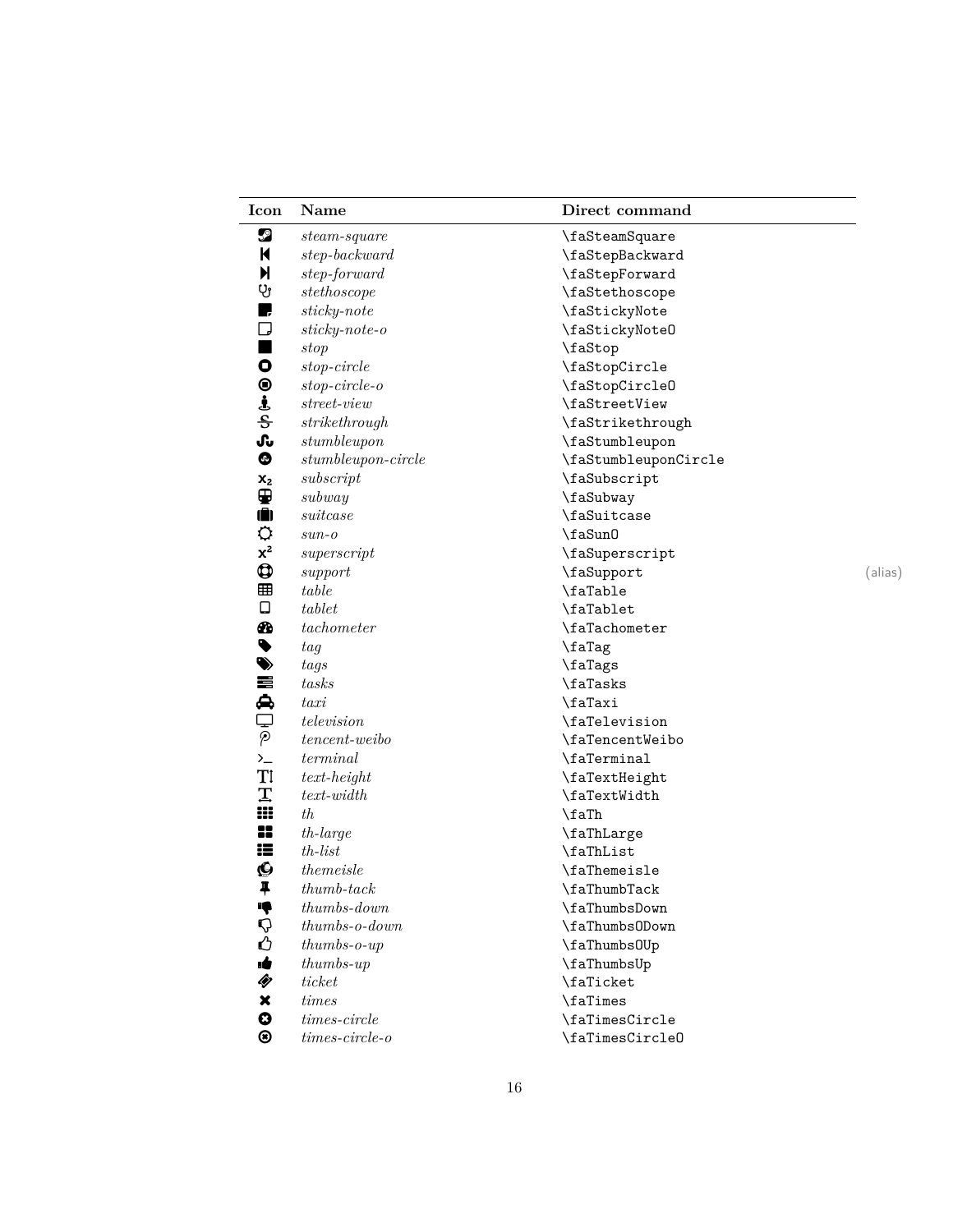| Icon                      | Name                    | Direct command     |         |
|---------------------------|-------------------------|--------------------|---------|
| 6                         | tint                    | \faTint            |         |
| ⊡                         | $to ggle-down$          | \faToggleDown      | (alias) |
| ◙                         | $to ggle-left$          | \faToggleLeft      | (alias) |
| $\circledcirc$            | $to ggle-off$           | \faToggleOff       |         |
| $\bullet$                 | $to ggle-on$            | \faToggleOn        |         |
| $\boldsymbol{\mathsf{D}}$ | $to ggle-right$         | \faToggleRight     | (alias) |
| ▣                         | $to ggle-up$            | \faToggleUp        | (alias) |
| <b>TM</b>                 | trademark               | \faTrademark       |         |
| Q                         | train                   | \faTrain           |         |
|                           | $\emph{transfer}$       | \faTransgender     |         |
| Q<br>Q                    | $transgender-alt$       | \faTransgenderAlt  |         |
| û                         | ${trash}$               | \faTrash           |         |
| 勔                         | $trash-o$               | \faTrash0          |         |
| ⇞                         | <i>tree</i>             | \faTree            |         |
| $\Box$                    | trello                  | \faTrello          |         |
| ෛ                         | tripadvisor             | \faTripadvisor     |         |
| т                         | trophy                  | \faTrophy          |         |
| 绸                         | truek                   | \faTruck           |         |
| も                         | try                     | \faTry             |         |
| €                         | tty                     | \faTty             |         |
| t                         | tumblr                  | \faTumblr          |         |
| Q                         | $tumblr$ -square        | \faTumblrSquare    |         |
| ŧ                         | $tur kish-lira$         | \faTurkishLira     | (alias) |
| ₽                         | tv                      | \faTv              | (alias) |
| Q                         | twitch                  | \faTwitch          |         |
| y                         | twitter                 | \faTwitter         |         |
| 0                         | $twitter-square$        | \faTwitterSquare   |         |
| $\hat{\mathbf{\tau}}$     | umbrella                | \faUmbrella        |         |
|                           | underline               | \faUnderline       |         |
| U<br>C                    | undo                    | \faUndo            |         |
| 0                         | $universal-access$      | \faUniversalAccess |         |
|                           | university              | \faUniversity      |         |
| 血彩                        | unlink                  | \faUnlink          | (alias) |
| ெ                         | unlock                  | \faUnlock          |         |
| $\hat{\mathbf{a}}$        | $unlock-alt$            | \faUnlockAlt       |         |
| $\div$                    | unsorted                | \faUnsorted        | (alias) |
|                           | upload                  | \faUpload          |         |
|                           | $\mathit{usb}$          | \faUsb             |         |
| 中心のよう                     | $\,us\,d$               | \faUsd             |         |
|                           | user                    | \faUser            |         |
|                           | $user\text{-}md$        | \faUserMd          |         |
| 4                         | $user$ -plus            | \faUserPlus        |         |
| â                         | $\,user\text{-}secret$  | \faUserSecret      |         |
|                           |                         |                    |         |
| å×                        | $\it user\mbox{-}times$ | \faUserTimes       |         |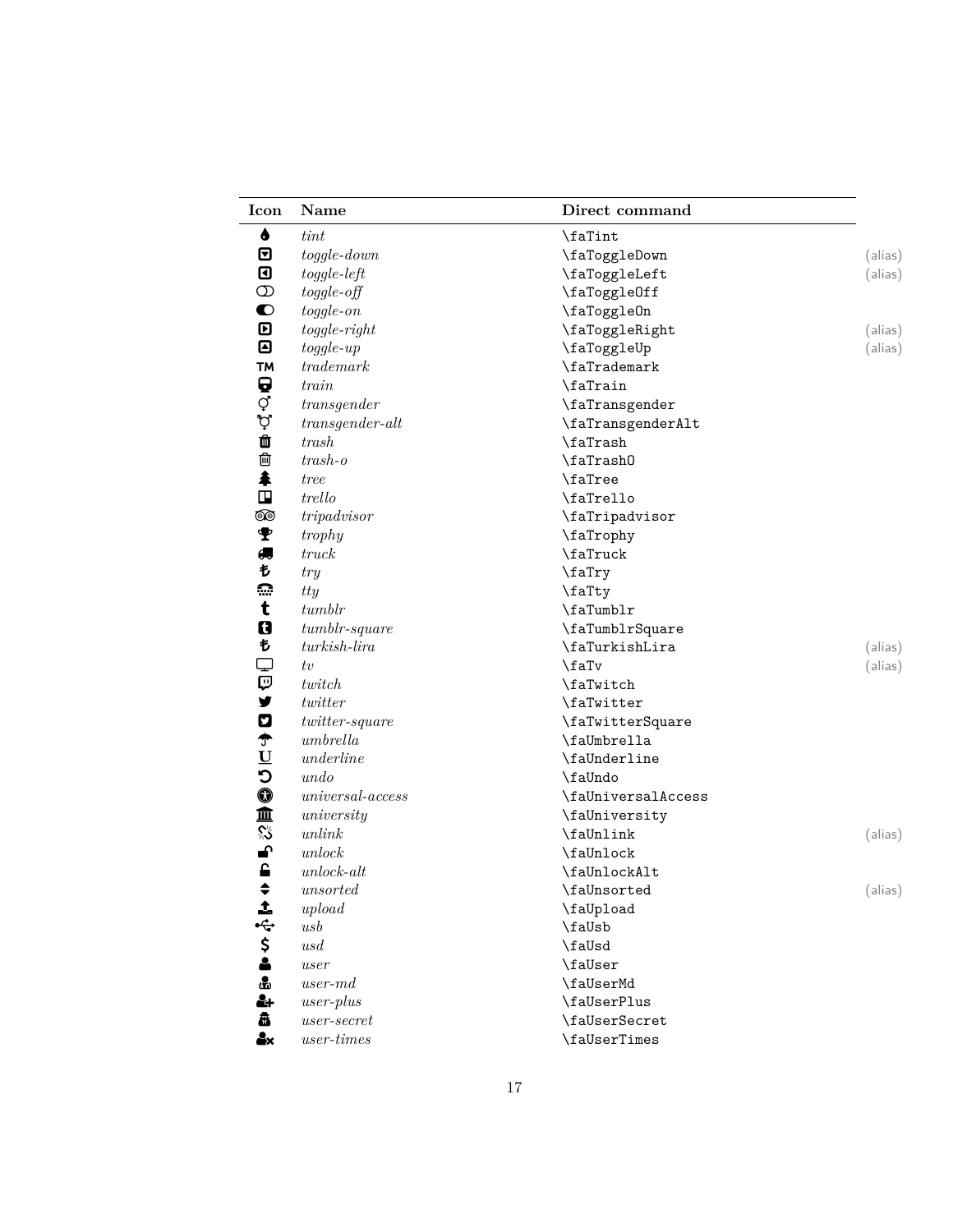| Icon                             | Name                                 | Direct command        |         |
|----------------------------------|--------------------------------------|-----------------------|---------|
| 상                                | users                                | \faUsers              |         |
|                                  | venus                                | \faVenus              |         |
|                                  | $venus\text{-}double$                | \faVenusDouble        |         |
| ≮€⊕∂                             | $venus-mars$                         | \faVenusMars          |         |
|                                  | via coin                             | \faViacoin            |         |
| ď                                | via deo                              | \faViadeo             |         |
| ď                                | $via deo-square$                     | \faViadeoSquare       |         |
| $\blacksquare$                   | $video\text{-}camera$                | \faVideoCamera        |         |
| $\boldsymbol{\nu}$               | $\nu$ <i>imeo</i>                    | \faVimeo              |         |
| 0                                | $vimeo$ -square                      | \faVimeoSquare        |         |
| V                                | vine                                 | \faVine               |         |
| W                                | vk                                   | \faVk                 |         |
| $\mathbf{C}^0$                   | $volume\text{-}control\text{-}phone$ | \faVolumeControlPhone |         |
| ◆                                | $volume-down$                        | \faVolumeDown         |         |
| ◀                                | $volume-off$                         | \faVolume0ff          |         |
| ◀ঠ                               | $volume-up$                          | \faVolumeUp           |         |
| ▲                                | warning                              | \faWarning            | (alias) |
| ቈ                                | we chat                              | \faWechat             | (alias) |
| ේ                                | weibo                                | \faWeibo              |         |
| <b>G</b>                         | weixin                               | \faWeixin             |         |
| $\odot$                          | whatsapp                             | \faWhatsapp           |         |
| ද්                               | wheel chair                          | \faWheelchair         |         |
| ඊ                                | $wheel chair-alt$                    | \faWheelchairAlt      |         |
| Ç                                | $wif\ddot$                           | \faWifi               |         |
| W                                | $wikipedia-w$                        | \faWikipediaW         |         |
| 4                                | windows                              | \faWindows            |         |
| ₩                                | won                                  | \faWon                | (alias) |
| $\bf \Phi$                       | wordpress                            | \faWordpress          |         |
| Q                                | $\label{thm:wpt} wpbeginner$         | \faWpbeginner         |         |
| 罔                                | wpforms                              | \faWpforms            |         |
| ✔                                | wrench                               | \faWrench             |         |
| χ                                | xing                                 | \faXing               |         |
| K                                | $xing-square$                        | \faXingSquare         |         |
| Y                                | $y$ -combinator                      | \faYCombinator        |         |
| $\mathbf Y$                      | $y$ -combinator-square               | \faYCombinatorSquare  | (alias) |
| Y                                | $\mathnormal{yahoo}$                 | \faYahoo              |         |
| $\mathsf{Y}$                     | yc                                   | \faYc                 | (alias) |
| $\mathbf{Y}$                     | $yc$ -square                         | \faYcSquare           | (alias) |
| 大兴                               | yelp                                 | \faYelp               |         |
|                                  | yen                                  | \faYen                | (alias) |
| Ø                                | yoast                                | \faYoast              |         |
| $\frac{\text{You}}{\text{Unle}}$ | youtube                              | \faYoutube            |         |
| D                                | $\emph{youtube-play}$                | \faYoutubePlay        |         |
| You<br>Tube                      | $youtube-square$                     | \faYoutubeSquare      |         |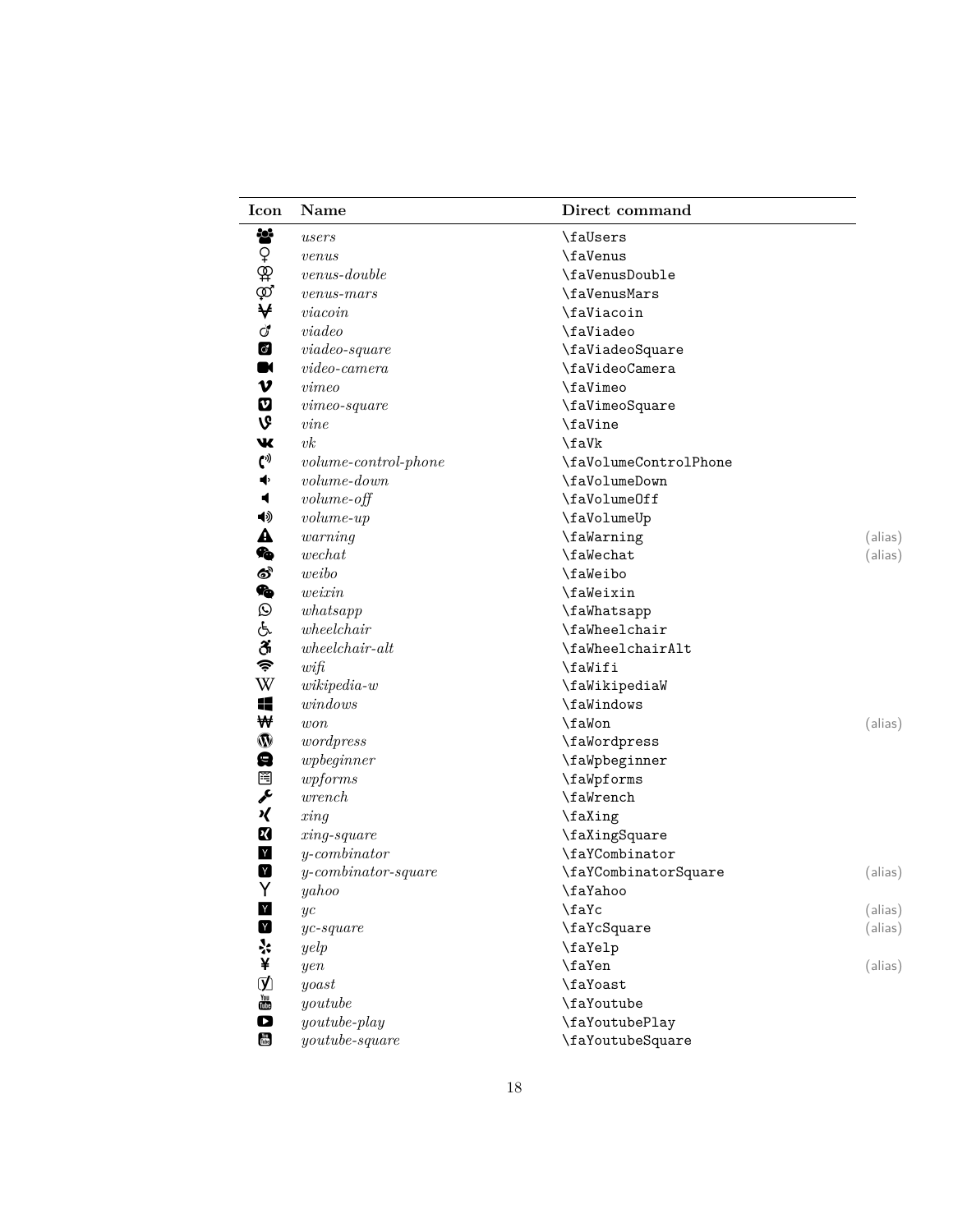#### **Icon Name Direct command**

## **5 Change History**

| v3.0.2                                                     | $xdvipdfmx. \dots \dots \dots \dots \dots \dots \dots$    |
|------------------------------------------------------------|-----------------------------------------------------------|
| General: First public release                              | $v4.3.0 - 2$                                              |
| (version number set to match)                              | General: Corrected the                                    |
| the included FontAwesome.otf                               | $(\text{pdf})(I\text{AT}E X \text{ font definitions to})$ |
| font version), requiring X <sub>H</sub> - or               | enable scaling, and enabled                               |
| Lua( $\text{Lip}$ )T <sub>F</sub> X.  1                    | $\frac{dvi}{ps}$ support.  1                              |
| $v3.0.2 - 1$                                               | v4.4.0                                                    |
| \faTextHeight: Corrected                                   | General: Update to match Font                             |
| binding. $\ldots \ldots \ldots \ldots \ldots$<br>-1        | Awesome version 4.4.0, with a                             |
| \faTextWidth: Corrected binding<br>$\mathbf{1}$            |                                                           |
| General: Corrected the swap of the                         | v4.6.3                                                    |
| \text-height and                                           | General: Update to match Font                             |
| $\texttt{\text{-}width}$ icons.  1                         | Awesome version 4.6.3, with a                             |
| v3.1.1                                                     |                                                           |
| General: Update to match Font                              | v4.6.3.1                                                  |
| Awesome version 3.1.1, with 53                             | \faBatteryX: Changed direct                               |
| new icons. $\dots \dots \dots \dots \dots$<br>$\mathbf{1}$ | command name                                              |
| v4.3.0                                                     | $\{\texttt{aBattery[X]}.\dots\dots\dots 1\}$              |
| General: Update to match Font                              | $\Lambda$ . $\Lambda$ . Fixed definition. $\Lambda$ . 1   |
| Awesome version 4.3.0, with a                              | \faHourglassX: Changed direct                             |
| total of 519 icons, and enabled                            | command name to                                           |
| $pdf(\text{LATF}X support. \dots \dots \dots 1$            | $\mathcal{X}$ .  1                                        |
| $v4.3.0-1$                                                 | v4.6.3.2                                                  |
| General: Converted the otf font to                         | \fa500Px: Removed direct                                  |
| 1000upm to avoid a bug within                              | command. $\ldots$ , $\ldots$ , $\ldots$ , $\ldots$        |
|                                                            |                                                           |

## **6 Index**

Numbers written in italic refer to the page where the corresponding entry is described; numbers underlined refer to the code line of the definition; numbers in roman refer to the code lines where the entry is used.

| <b>Symbols</b>                   |                                                                      | \faAmericanSignLanguageIntertaAmetleDown  2 |  |
|----------------------------------|----------------------------------------------------------------------|---------------------------------------------|--|
|                                  | \faAdjust  2 \faAngleLeft  2                                         |                                             |  |
|                                  | $\fadh$ 2 $\fahrichor$ 2 $faAnglekight$ 2                            |                                             |  |
|                                  | $\fahlignCenter \ldots 2 \fadhndroid \ldots 2 \fadhngleUp \ldots 2$  |                                             |  |
|                                  | $\fahlignJustify \ldots 2 \fadhpgellist \ldots 2 \fadhpple \ldots 2$ |                                             |  |
|                                  | $\fahlignLeft$ 2 $\fadhngleDoubleDown$ . 2 $fahrchive$ 2             |                                             |  |
|                                  | \faAlignRight  2 \faAngleDoubleLeft . 2 \faAreaChart  2              |                                             |  |
| \faAmazon  2 \faAngleDoubleRight |                                                                      | 2 \faArrowCircleDown . 2                    |  |
|                                  | \faAmbulance  2 \faAngleDoubleUp  2 \faArrowCircleLeft . 2           |                                             |  |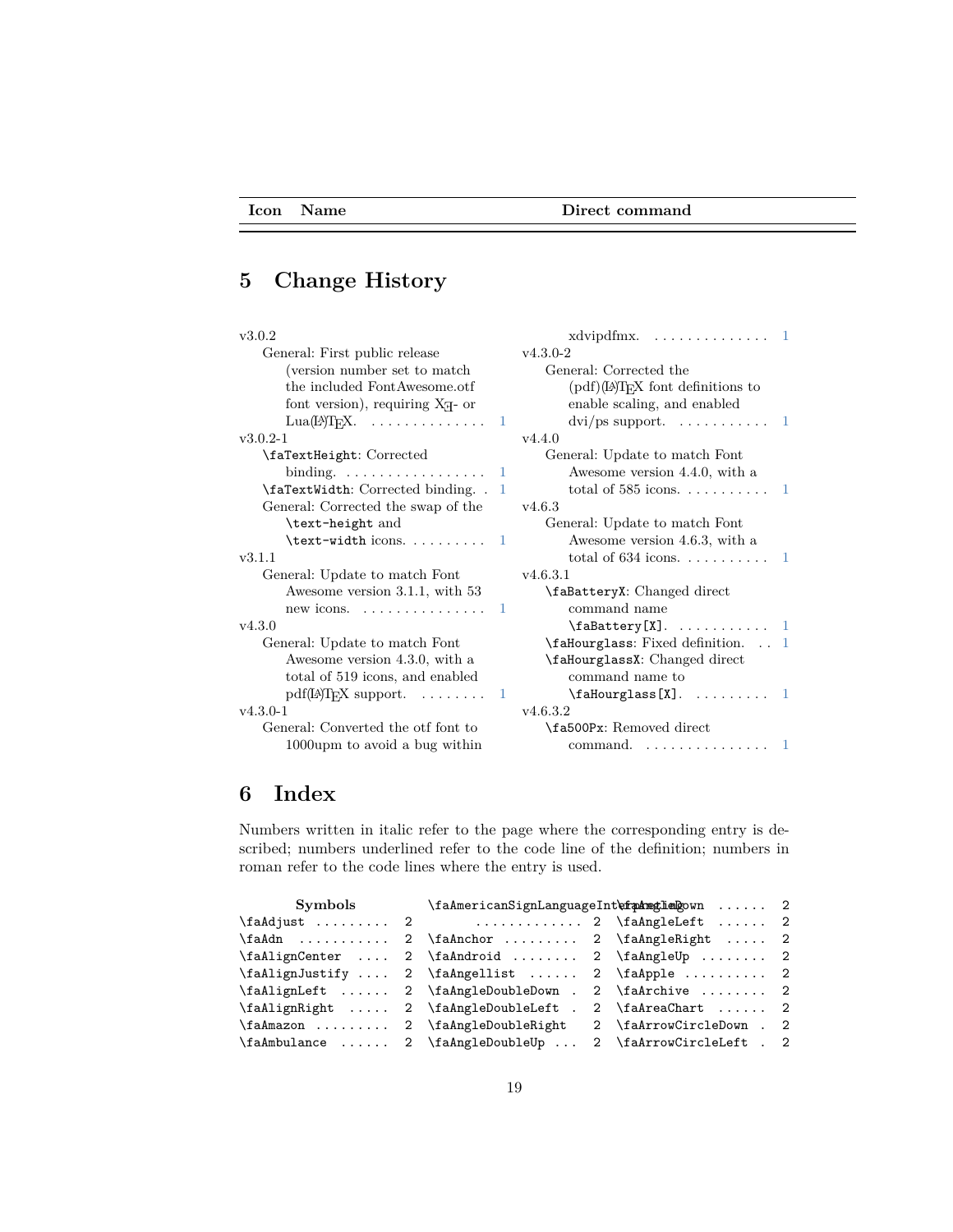| \faArrowCircleODown                                         | 2 | \faBinoculars                            | 4 | \faCcDiscover                                   | 5 |
|-------------------------------------------------------------|---|------------------------------------------|---|-------------------------------------------------|---|
| \faArrowCircleOLeft                                         | 3 | \faBirthdayCake                          | 4 | $\frac{c}{c}$                                   | 5 |
| \faArrowCircleORight                                        |   | \faBitbucket                             | 4 | \faCcMastercard                                 | 5 |
| .                                                           | 3 | \faBitbucketSquare .                     | 4 | $\frac{cPypal \ldots \ldots}{\ldots}$           | 5 |
| \faArrowCircleOUp                                           | 3 | \faBitcoin                               | 4 | $\frac{C^2}{2}$                                 | 5 |
| \faArrowCircleRight                                         | 3 | \faBlackTie                              | 4 | \faCcVisa                                       | 5 |
| \faArrowCircleUp                                            | 3 |                                          | 4 | \faCertificate                                  | 5 |
| \faArrowDown                                                | 3 | \faBluetooth                             | 4 | $\frac{1}{12}$                                  | 5 |
| \faArrowLeft                                                | 3 | \faBluetoothB                            | 4 | \faChainBroken                                  | 5 |
| \faArrowRight                                               | 3 | $\tag{13.1}$                             | 4 | $\{facheck$                                     | 5 |
| \faArrowUp                                                  | 3 | \faBolt                                  | 4 | \faCheckCircle                                  | 5 |
| \faArrows                                                   | 3 | $\{\texttt{faBomb} \dots \dots \dots \}$ | 4 | $\frac{c}{c}$                                   | 5 |
| \faArrowsAlt                                                | 3 | $\{\text{aBook} \dots \dots \}$          | 4 | \faCheckSquare                                  | 5 |
| \faArrowsH                                                  | 3 | \faBookmark                              | 4 | \faCheckSquare0                                 | 5 |
| \faArrowsV                                                  | 3 | \faBookmark0                             | 4 | \faChevronCircleDown                            |   |
| \faAslInterpreting .                                        | 3 | \faBraille                               | 4 | .                                               | 5 |
| \faAssistiveListeningSystemfaBriefcase                      |   |                                          | 4 | \faChevronCircleLeft                            |   |
| .                                                           | 3 | \faBtc                                   | 4 | .                                               | 5 |
| \faAsterisk                                                 | 3 | $\tag{1.1}$                              | 4 | \faChevronCircleRight                           |   |
| $\mathcal{A}$ t                                             | 3 |                                          | 4 | .                                               | 5 |
| \faAudioDescription                                         | 3 | \faBuilding0                             | 4 | \faChevronCircleUp .                            | 5 |
| \faAutomobile                                               | 3 | \faBullhorn                              | 4 | \faChevronDown                                  | 5 |
| \faBackward                                                 | 3 | $\mathcal{L}$ faBullseye $\ldots \ldots$ | 4 | $\{fachevronLeft \dots \}$                      | 5 |
| \faBalanceScale                                             | 3 | $\{\text{false} \dots \dots \}$          | 4 | \faChevronRight                                 | 5 |
| \faBan                                                      | 3 | \faBuysellads                            | 4 | \faChevronUp                                    | 5 |
| $\{\text{faBank} \dots \dots \}$                            | 3 | $\frac{a}{b}$                            | 4 | $\forall$ faChild                               | 5 |
| \faBarChart                                                 | 3 | \faCalculator                            | 4 | \faChrome                                       | 5 |
| \faBarChart0                                                | 3 | \faCalendar                              | 4 | \faCircle                                       | 5 |
| \faBarcode                                                  | 3 | \faCalendarCheck0                        | 4 | $\frac{circle0 \dots \dots}{$                   | 5 |
| \faBars                                                     | 3 | \faCalendarMinus0                        | 4 | \faCircleONotch                                 | 5 |
| \faBatteryEmpty                                             | 3 | $\frac{1}{16}$                           | 4 | $\left\{ \text{facircle} \right\}$              | 5 |
| \faBatteryFull                                              | 3 | \faCalendarPlus0                         | 4 | \faClipboard                                    | 5 |
| \faBatteryHalf                                              | 3 | \faCalendarTimes0                        | 4 | $\frac{1}{c}$                                   | 5 |
| \faBatteryQuarter                                           | 3 | $\frac{1}{12}$                           | 4 |                                                 | 5 |
| \faBatteryThreeQuarters                                     |   | \faCameraRetro                           | 4 | \faClose                                        | 5 |
| .                                                           | 3 | $\frac{2}{\text{adar}}$                  | 4 | $\frac{1}{1000}$                                | 5 |
| $\text{A}\text{Battery}[0] \dots$                           | 3 | \faCaretDown                             | 4 | \faCloudDownload                                | 5 |
| \faBattery[1]<br>$\ldots$                                   | 3 | $\frac{\text{d}}{\text{d}}$              | 4 | \faCloudUpload                                  | 5 |
| \faBattery[2]<br>$\ldots$                                   | 3 | \faCaretRight                            | 4 | $\frac{m}{12}$                                  | 5 |
| \faBattery[3]<br>$\mathbb{Z}^2$ . The set of $\mathbb{Z}^2$ | 3 | \faCaretSquareODown                      | 4 | $\frac{1}{2}$                                   | 5 |
| \faBattery[4]<br>.                                          | 3 | \faCaretSquare0Left                      | 4 | $\setminus$ faCodeFork                          | 6 |
| $\{faled$                                                   | 3 | \faCaretSquareORight                     |   | \faCodepen                                      | 6 |
| \faBeer                                                     | 3 | .                                        | 4 | \faCodiepie                                     | 6 |
| \faBehance                                                  | 3 | \faCaretSquare0Up                        | 5 | \faCoffee                                       | 6 |
| \faBehanceSquare                                            | 3 | \faCaretUp                               | 5 | $\frac{1}{2}$                                   | 6 |
| $\{faBell$                                                  | 3 | \faCartArrowDown                         | 5 |                                                 | 6 |
| $\{faBel10 \ldots \ldots$                                   | 3 | \faCartPlus                              | 5 | \faColumns                                      | 6 |
| \faBellSlash                                                | 3 | .<br>\faCc                               | 5 | $\Gamma$                                        | 6 |
| \faBellSlash0                                               | 4 | $\frac{CAmex}{}$                         | 5 | $\frac{\text{Gamma} \dots \dots}{\text{Gamma}}$ | 6 |
| \faBicycle                                                  | 4 | \faCcDinersClub                          | 5 | $\lambda$ :                                     | 6 |
|                                                             |   |                                          |   |                                                 |   |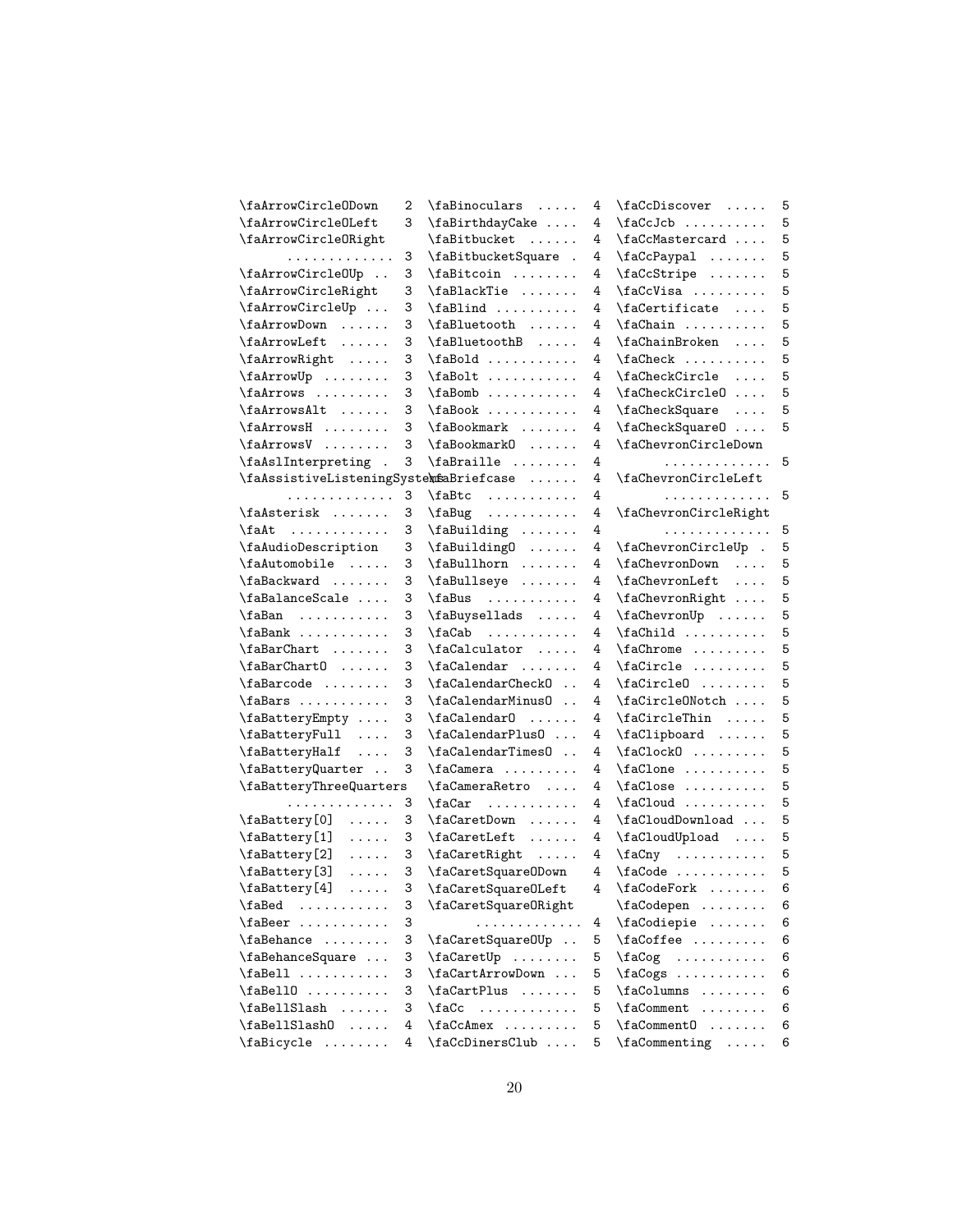| $\frac{1}{16}$                     | 6 | $\texttt{AExclamation} \dots$                                   | 7 | \faFlagCheckered                                  | 8 |
|------------------------------------|---|-----------------------------------------------------------------|---|---------------------------------------------------|---|
| \faComments                        | 6 | \faExclamationCircle                                            |   | $\frac{1}{2}$                                     | 8 |
| $\frac{1}{12}$                     | 6 | .                                                               | 7 | $\frac{1}{aF$ lash                                | 8 |
|                                    | 6 | \faExclamationTriangle                                          |   | $\frac{1}{2}$                                     | 8 |
| \faCompress                        | 6 | .                                                               | 7 | $\left\{ \text{faflickr } \ldots \ldots \right\}$ | 8 |
| \faConnectdevelop                  | 6 | $\frac{1}{16}$                                                  | 7 | \faFloppy0                                        | 8 |
| \faContao                          | 6 | \faExpeditedssl                                                 | 7 | $\left\{ \text{fafolder } \ldots \ldots \right\}$ | 8 |
| $\frac{1}{2}$                      | 6 | $\{fack}$ a $\ldots$                                            | 7 | $\left\{ \text{aFolder0} \dots \dots \right\}$    | 8 |
| $\frac{1}{2}$                      | 6 | \faExternalLinkSquare                                           |   | \faFolder0pen                                     | 8 |
| \faCreativeCommons .               | 6 | .                                                               | 7 | $\text{AFolderOpen} \dots$                        | 8 |
| \faCreditCard                      | 6 | $\{faEye \dots \dots \dots$                                     | 7 | $\left\{ \text{aFont} \dots \dots \right\}$       | 8 |
| \faCreditCardAlt                   | 6 | \faEyeSlash                                                     | 7 | \faFontAwesome                                    | 8 |
| $\frac{1}{2}$                      | 6 | $\text{Laggedropper} \ldots$                                    | 7 | \faFonticons                                      | 8 |
| \faCrosshairs                      | 6 | $\frac{1}{16}$                                                  | 7 | \faFortAwesome                                    | 8 |
| $\frac{3}{16}$                     | 6 | \faFacebook                                                     | 7 | $\{faForumbee \dots \dots$                        | 8 |
| $\frac{1}{2}$                      | 6 | $\{faFacebookF \dots$                                           | 7 | $\texttt{A} \dots \dots$                          | 8 |
| \faCubes                           | 6 | \faFacebookOfficial                                             | 7 | \faFoursquare                                     | 8 |
| $\frac{1}{2}$                      | 6 | \faFacebookSquare                                               | 7 | $\frac{1}{10}$                                    | 8 |
| \faCutlery                         | 6 | \faFastBackward                                                 | 7 | $\frac{1}{\text{aFutbol0}}$                       | 8 |
| \faDashboard                       | 6 | \faFastForward                                                  | 7 | \faGamepad                                        | 8 |
| \faDashcube                        | 6 | \faFax                                                          | 7 | $\frac{a}{b}$                                     | 8 |
| $\Lambda$ : $\Lambda$              | 6 |                                                                 | 7 | $\{f \in \mathbb{R}^n : \ldots \ldots$            | 8 |
| $\lambda$ fa $Deaf$                | 6 | $\{faFemale \dots \dots \}$                                     | 7 | $\texttt{qGee} \dots \dots \dots \dots$           | 8 |
| \faDeafness                        | 6 | \faFighterJet                                                   | 7 | $\frac{dear \dots \dots \dots}{c}$                | 8 |
| \faDedent                          | 6 | \faFile                                                         | 7 | $\forall$ faGears                                 | 8 |
| \faDelicious                       | 6 | $\texttt{afileArchive0} \dots$                                  | 7 | $\{facenderless \dots \}$                         | 9 |
| \faDesktop                         | 6 | $\left\{ \text{AId} \right\}$                                   | 7 | \faGetPocket                                      | 9 |
| \faDeviantart                      | 6 | \faFileCode0                                                    | 7 | $\text{Gg} \quad \ldots \quad \ldots$             | 9 |
| $\lambda$ : $\lambda$              | 6 | $\{faFileException$                                             | 7 | $\{fagCircle \ldots \}$                           | 9 |
|                                    | 6 | \faFileImage0                                                   | 7 | $\left\{ \text{naGift} \ldots \ldots \right\}$    | 9 |
|                                    | 6 | \faFileMovie0                                                   | 7 | $\forall$ faGit                                   | 9 |
| \faDotCircle0                      | 6 | $\left\{ \text{aFile0} \dots \right\}$                          | 8 | \faGitSquare                                      | 9 |
| \faDownload                        | 6 | \faFilePdf0                                                     | 8 | $\forall$ faGithub                                | 9 |
| \faDribbble                        | 6 | \faFilePhoto0                                                   | 8 |                                                   |   |
|                                    |   |                                                                 |   | $\left\{ \text{aGithubAlt} \dots \right\}$        | 9 |
| \faDropbox                         | 7 | $\{faFilePicture0 \ldots$                                       | 8 | \faGithubSquare<br>$\forall$ faGitlab             | 9 |
| $\texttt{aEdge} \dots \dots \dots$ | 7 | \faFilePowerpoint0 .                                            | 8 | \faGittip                                         | 9 |
|                                    | 7 | \faFileSound0                                                   | 8 |                                                   | 9 |
| \faEdit                            | 7 | $\left\{ \text{aFileText} \dots \right\}$                       | 8 | $\frac{class \dots \dots \dots}{s}$               | 9 |
| $\text{LaEject} \dots \dots$       | 7 | $\left\{ \text{aFileTextO} \dots \right\}$                      | 8 | $\{f \in \{1, 2, \ldots, \ldots, n\}$             | 9 |
| $\texttt{AELlipsisH} \dots \dots$  | 7 | $\{aFileVideo0$                                                 | 8 | $\forall$ fa $G$ lide $G$                         | 9 |
| $\texttt{AELlipsisV} \dots$        | 7 | $\text{AFileWord0}$                                             | 8 | $\forall$ fa $G$ lobe                             | 9 |
| $\forall$ fa $Empire$              | 7 | $\text{aFileZip0} \dots \dots$                                  | 8 | $\{facose}$                                       | 9 |
| \faEnvelope                        | 7 | $\frac{1}{s}$                                                   | 8 | \faGooglePlus                                     | 9 |
| $\frac{1}{2}$                      | 7 | $\text{if } \text{aff}\, \ldots \text{if } \text{def}\, \ldots$ | 8 | \faGooglePlusCircle                               | 9 |
| \faEnvelopeSquare                  | 7 | \faFilter                                                       | 8 | \faGooglePlusOfficial                             |   |
| \faEnvira                          | 7 | $\{faFire \ldots \ldots$                                        | 8 | .                                                 | 9 |
| $\{aEraser \dots \dots \}$         | 7 | \faFireExtinguisher                                             | 8 | \faGooglePlusSquare                               | 9 |
| $\left\{ \right.$                  | 7 | $\left\{ \text{faffirefox } \ldots \ldots \right\}$             | 8 | $\{fac\}{log1eWallet \ldots$                      | 9 |
| $\frac{1}{2}$                      | 7 | \faFirst0rder                                                   | 8 | \faGraduationCap                                  | 9 |
| $\{aExchange \ldots \ldots$        | 7 | $\left\{ \text{aFlag } \ldots \ldots \right\}$                  | 8 | \faGratipay                                       | 9 |
|                                    |   |                                                                 |   |                                                   |   |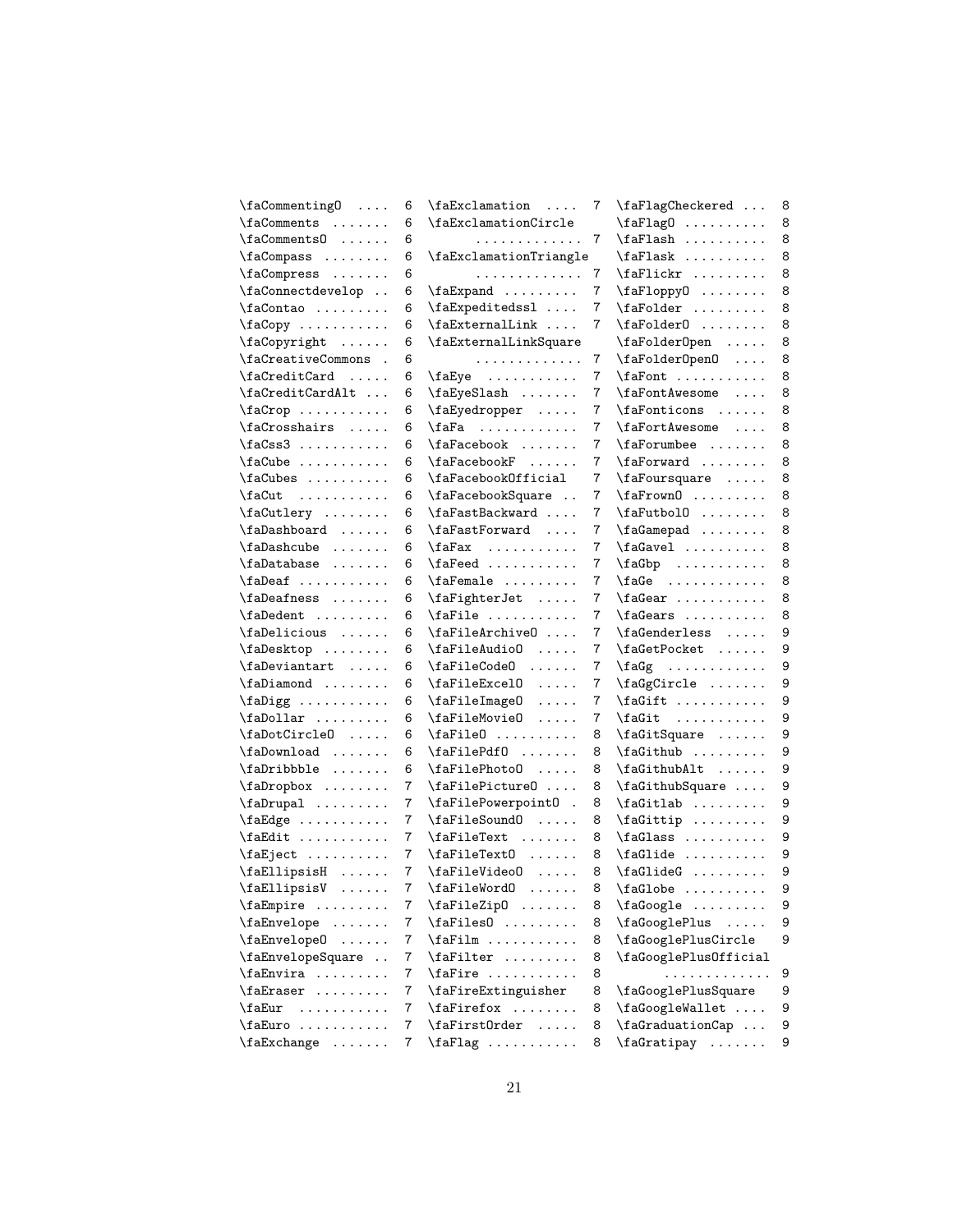| $\frac{1}{16}$                                                             | 9  | \faIntersex                                                                       | 10 | \faMapSigns  11                                                                                                                                                                                                                                                                                                                                                                                                         |    |
|----------------------------------------------------------------------------|----|-----------------------------------------------------------------------------------|----|-------------------------------------------------------------------------------------------------------------------------------------------------------------------------------------------------------------------------------------------------------------------------------------------------------------------------------------------------------------------------------------------------------------------------|----|
| \faHSquare                                                                 | 9  | \faIoxhost                                                                        | 10 | $\{\text{falms} \dots \dots \dots \quad 11\}$                                                                                                                                                                                                                                                                                                                                                                           |    |
| \faHackerNews                                                              | 9  | $\forall$ faItalic  10                                                            |    | \faMarsDouble  11                                                                                                                                                                                                                                                                                                                                                                                                       |    |
|                                                                            | 9  | $\alpha$ 10                                                                       |    | $\{\texttt{aMarsStroke} \dots \}$                                                                                                                                                                                                                                                                                                                                                                                       | 11 |
| $\lambda$ :                                                                | 9  | $\text{IdJpy}$                                                                    | 10 | $\{\texttt{falmssStrokeH} \dots\}$                                                                                                                                                                                                                                                                                                                                                                                      | 11 |
|                                                                            | 9  | \faJsfiddle  10                                                                   |    | \faMarsStrokeV                                                                                                                                                                                                                                                                                                                                                                                                          | 11 |
| \faHandOLeft                                                               | 9  | \faKey  10                                                                        |    | $\{\texttt{aMaxcdn} \dots \dots$                                                                                                                                                                                                                                                                                                                                                                                        | 11 |
| \faHandORight                                                              | 9  | \faKeyboard0  10                                                                  |    | \faMeanpath  11                                                                                                                                                                                                                                                                                                                                                                                                         |    |
| $\mathcal{U}$                                                              | 9  | $\frac{10}{10}$                                                                   |    | $\lambda$ 12                                                                                                                                                                                                                                                                                                                                                                                                            |    |
| \faHandPaper0                                                              | 9  | \faLanguage  10                                                                   |    | \faMedkit  12                                                                                                                                                                                                                                                                                                                                                                                                           |    |
|                                                                            | 9  | $\lambda$ is the set of $\lambda$ is the set of $\lambda$ is the set of $\lambda$ |    | $\Lambda$ 12                                                                                                                                                                                                                                                                                                                                                                                                            |    |
| \faHandPointer0                                                            | 9  |                                                                                   |    | \faMercury  12                                                                                                                                                                                                                                                                                                                                                                                                          |    |
| \faHandRock0                                                               | 9  | \faLastfmSquare  10                                                               |    | $\lambda$ :                                                                                                                                                                                                                                                                                                                                                                                                             | 12 |
| \faHandScissors0                                                           | 9  | $\theta$ 10                                                                       |    | \faMicrophoneSlash.                                                                                                                                                                                                                                                                                                                                                                                                     | 12 |
| \faHandSpock0                                                              | 9  | \faLeanpub  11                                                                    |    | $\{\texttt{f} \texttt{a} \texttt{m} \texttt{a} \texttt{a} \texttt{a} \texttt{a} \texttt{a} \texttt{a} \texttt{a} \texttt{a} \texttt{a} \texttt{a} \texttt{a} \texttt{a} \texttt{a} \texttt{a} \texttt{a} \texttt{a} \texttt{a} \texttt{a} \texttt{a} \texttt{a} \texttt{a} \texttt{a} \texttt{a} \texttt{a} \texttt{a} \texttt{a} \texttt{a} \texttt{a} \texttt{a} \texttt{a} \texttt{a} \texttt{a} \texttt{a} \texttt$ | 12 |
| \faHandStop0                                                               | 9  |                                                                                   |    | \faMinusCircle  12                                                                                                                                                                                                                                                                                                                                                                                                      |    |
| \faHardOfHearing                                                           | 9  | $\lambda$ 11                                                                      |    | $\{\text{f}$ aMinusSquare                                                                                                                                                                                                                                                                                                                                                                                               | 12 |
| $\mathcal{A}$                                                              | 9  | \faLevelDown  11                                                                  |    | \faMinusSquare0                                                                                                                                                                                                                                                                                                                                                                                                         | 12 |
| \faHdd0                                                                    | 9  | \faLevelUp  11                                                                    |    | $\forall$ faMixcloud                                                                                                                                                                                                                                                                                                                                                                                                    | 12 |
|                                                                            | 9  | \faLifeBouy  11                                                                   |    | $\Lambda$ 12                                                                                                                                                                                                                                                                                                                                                                                                            |    |
| \faHeadphones                                                              | 10 | \faLifeBuoy  11                                                                   |    | \faMobilePhone  12                                                                                                                                                                                                                                                                                                                                                                                                      |    |
| $\mathcal{A}$                                                              | 10 | $\left\{ \text{falling } \ldots \ldots \right. 11 \right\}$                       |    | $\{\text{aModx} \dots \dots \dots \ 12\}$                                                                                                                                                                                                                                                                                                                                                                               |    |
|                                                                            | 10 | \faLifeSaver  11                                                                  |    | \faMoney  12                                                                                                                                                                                                                                                                                                                                                                                                            |    |
| $\theta$ . $\ldots$                                                        | 10 | $\delta$ 11                                                                       |    | $\{\text{faMoon0} \dots \dots \dots \ 12\}$                                                                                                                                                                                                                                                                                                                                                                             |    |
| $\left\{$                                                                  | 10 | \faLineChart  11                                                                  |    | \faMortarBoard  12                                                                                                                                                                                                                                                                                                                                                                                                      |    |
| $\mathcal{L}$ allome $\ldots \ldots$                                       | 10 | \faLink  11                                                                       |    |                                                                                                                                                                                                                                                                                                                                                                                                                         | 12 |
|                                                                            | 10 |                                                                                   |    | \faMousePointer  12                                                                                                                                                                                                                                                                                                                                                                                                     |    |
|                                                                            | 10 | \faLinkedinSquare  11                                                             |    | $\{\texttt{faMusic} \dots \dots \dots \ 12\}$                                                                                                                                                                                                                                                                                                                                                                           |    |
|                                                                            | 10 | $\tau \dots \dots 11$                                                             |    | \faNavicon  12                                                                                                                                                                                                                                                                                                                                                                                                          |    |
| \faHourglassEnd                                                            | 10 | \faList  11                                                                       |    | \faNeuter  12                                                                                                                                                                                                                                                                                                                                                                                                           |    |
| \faHourglassHalf                                                           | 10 | $\mathcal{I}$ 11                                                                  |    | \faNewspaper0  12                                                                                                                                                                                                                                                                                                                                                                                                       |    |
| \faHourglass0                                                              | 10 | \faList01  11                                                                     |    | \fa0bjectGroup  12                                                                                                                                                                                                                                                                                                                                                                                                      |    |
| \faHourglassStart                                                          | 10 |                                                                                   |    | \fa0bjectUngroup  12                                                                                                                                                                                                                                                                                                                                                                                                    |    |
| $\left\{ \Delta B = \begin{bmatrix} 1 & 1 \\ 1 & 1 \end{bmatrix} \right\}$ | 10 | \faLocationArrow  11                                                              |    | $\alpha$ klassniki                                                                                                                                                                                                                                                                                                                                                                                                      | 12 |
| $\delta$                                                                   | 10 | $\frac{1}{1}$                                                                     |    | \fa0dnoklassnikiSquare                                                                                                                                                                                                                                                                                                                                                                                                  |    |
| $\left\{ \alpha \right\}$                                                  | 10 | \faLongArrowDown  11                                                              |    | .                                                                                                                                                                                                                                                                                                                                                                                                                       | 12 |
| \faHouzz                                                                   | 10 | \faLongArrowLeft  11                                                              |    | $\alpha$ Pencart  12                                                                                                                                                                                                                                                                                                                                                                                                    |    |
| $\mathcal{F}$ aHtml $5 \ldots \ldots$                                      | 10 | \faLongArrowRight  11                                                             |    | \fa0penid  12                                                                                                                                                                                                                                                                                                                                                                                                           |    |
| $\left\{\texttt{r} \right\}$                                               | 10 | \faLongArrowUp  11                                                                |    | \fa0pera  12                                                                                                                                                                                                                                                                                                                                                                                                            |    |
| $\mathcal{I}$ alls                                                         | 10 | \faLowVision  11                                                                  |    | \fa0ptinMonster  12                                                                                                                                                                                                                                                                                                                                                                                                     |    |
| $\lambda$ : $\lambda$                                                      | 10 | \faMagic  11                                                                      |    | \fa0utdent  12                                                                                                                                                                                                                                                                                                                                                                                                          |    |
| $\lambda$ : $\lambda$                                                      | 10 | \faMagnet                                                                         | 11 | \faPagelines                                                                                                                                                                                                                                                                                                                                                                                                            | 12 |
|                                                                            | 10 | \faMailForward                                                                    | 11 | \faPaintBrush                                                                                                                                                                                                                                                                                                                                                                                                           | 12 |
| $\lambda$ : $\lambda$                                                      | 10 | \faMailReply                                                                      | 11 | \faPaperPlane                                                                                                                                                                                                                                                                                                                                                                                                           | 12 |
| $\lambda$ ia Info $\ldots$                                                 | 10 | \faMailReplyAll                                                                   | 11 | \faPaperPlane0                                                                                                                                                                                                                                                                                                                                                                                                          | 12 |
| $\Lambda$                                                                  | 10 | \faMale                                                                           | 11 | \faPaperclip                                                                                                                                                                                                                                                                                                                                                                                                            | 12 |
| \faInr<br>.                                                                | 10 | \faMap                                                                            | 11 | \faParagraph                                                                                                                                                                                                                                                                                                                                                                                                            | 12 |
| $\Lambda \dots$ .                                                          | 10 | \faMapMarker                                                                      | 11 | \faPaste                                                                                                                                                                                                                                                                                                                                                                                                                | 12 |
| \faInstitution                                                             | 10 | $\{\texttt{aMap0} \dots \dots \dots$                                              | 11 | \faPause                                                                                                                                                                                                                                                                                                                                                                                                                | 12 |
| \faInternetExplorer                                                        | 10 | $\{\texttt{faMapPin} \dots \dots \quad 11\}$                                      |    | $\{faPauseCircle \dots$                                                                                                                                                                                                                                                                                                                                                                                                 | 12 |
|                                                                            |    |                                                                                   |    |                                                                                                                                                                                                                                                                                                                                                                                                                         |    |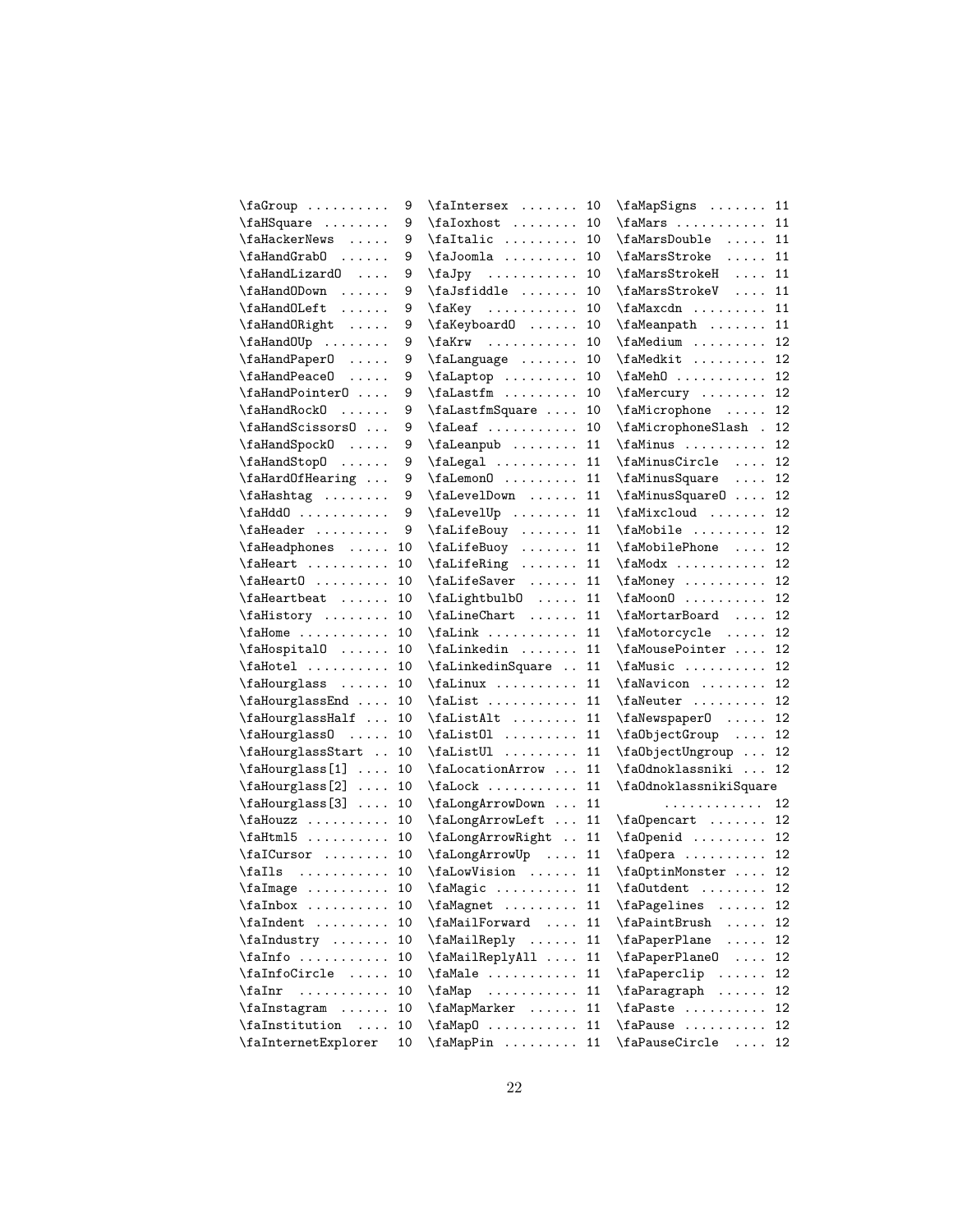| \faPauseCircle0                                 | 12 | \faRepeat  14                                |    | \faSliders  15                            |    |
|-------------------------------------------------|----|----------------------------------------------|----|-------------------------------------------|----|
| \faPaw                                          | 12 | $\{\text{r}_1, \ldots, \text{r}_1\}$         |    | $\frac{1}{6}$                             | 15 |
| $\frac{1}{2}$                                   | 13 | \faReplyAll  14                              |    | $\frac{1}{e}$                             | 15 |
| $\{\texttt{faPencil} \dots \dots$               | 13 | $\{\texttt{faResistance} \dots \ 14\}$       |    | $\{\text{faSnapchat} \dots \dots$         | 15 |
| \faPencilSquare                                 | 13 | \faRetweet  14                               |    | \faSnapchatGhost                          | 15 |
| \faPencilSquare0                                | 13 | $\{\texttt{aRmb} \dots \dots \dots \ 14\}$   |    | \faSnapchatSquare                         | 15 |
| $\{aPercent$                                    | 13 | $\frac{14}{14}$                              |    | $\frac{\frac{1}{10}}{\frac{1}{10}}$       | 15 |
| $\{faPhone \dots \dots$                         | 13 | \faRocket  14                                |    | $\frac{\text{2}}{\text{2}}$               | 15 |
| \faPhoneSquare  13                              |    | \faRotateLeft  14                            |    | $\frac{\delta}{\delta}$                   | 15 |
|                                                 |    | \faRotateRight  14                           |    | \faSortAlphaDesc                          | 15 |
| $\frac{1}{3}$                                   |    | \faRouble  14                                |    | \faSortAmountAsc                          | 15 |
| \faPieChart  13                                 |    | $\{\text{raks} \dots \text{r14}\}$           |    | \faSortAmountDesc                         | 15 |
| \faPiedPiper  13                                |    | \faRssSquare  14                             |    | \faSortAsc                                | 15 |
| \faPiedPiperAlt                                 | 13 | \faRub  14                                   |    | \faSortDesc                               | 15 |
| \faPiedPiperPp                                  | 13 | $\{\text{rankule} \dots \dots \quad 14\}$    |    | \faSortDown                               | 15 |
| \faPinterest                                    | 13 | \faRupee  14                                 |    | \faSortNumericAsc                         | 15 |
| $\{\text{faPinterestP } \dots \}$               | 13 | $\frac{1}{4}$                                |    | $\frac{1}{2}$                             | 15 |
| \faPinterestSquare .                            | 13 | $\{\text{faSave}\dots \dots \dots \ 14\}$    |    | $\text{asortUp} \dots \dots$              | 15 |
| \faPlane                                        | 13 | \faScissors  14                              |    | $\frac{\square}{\square}$                 | 15 |
| $\frac{13}{13}$                                 |    | $\frac{14}{14}$                              |    | $\{\text{r} \cdot \ldots\}$               | 15 |
| \faPlayCircle  13                               |    | \faSearch  14                                |    | $\texttt{aspinner} \dots \dots$           | 15 |
| \faPlayCircleO  13                              |    | \faSearchMinus  14                           |    | $\frac{15}{15}$                           |    |
| $\frac{13}{13}$                                 |    | $\frac{1}{4}$                                |    | $\forall$ faSpotify  15                   |    |
| $\frac{13}{13}$                                 |    | \faSellsy  14                                |    | $\{\text{asquare} \dots \dots \quad 15\}$ |    |
| \faPlusCircle  13                               |    | $\{\text{fasend } \ldots \ldots \quad 14$    |    | $\tag{1.1}$                               | 15 |
| $\frac{1}{2}$                                   | 13 | $\frac{14}{4}$                               |    | \faStackExchange                          | 15 |
| \faPlusSquare0                                  | 13 | $\{\text{raserver} \dots \dots \ 14\}$       |    | \faStackOverflow                          | 15 |
| \faPower0ff  13                                 |    | $\{\text{faShare } \dots \dots \dots \ 14\}$ |    | $\text{Kast} \dots \dots \dots$           | 15 |
| $\frac{13}{13}$                                 |    | \faShareAlt  14                              |    | \faStarHalf                               | 15 |
| \faProductHunt  13                              |    | \faShareAltSquare  14                        |    | \faStarHalfEmpty                          | 15 |
| \faPuzzlePiece                                  | 13 | \faShareSquare  14                           |    | \faStarHalfFull                           | 15 |
| \faQq  13                                       |    | \faShareSquare0  14                          |    | $\frac{1}{16}$                            | 15 |
| $\frac{q}{\text{alpcode} \dots \dots \dots 13}$ |    | \faShekel  14                                |    | $\frac{15}{15}$                           |    |
| \faQuestion  13                                 |    | $\frac{el}{14}$                              |    | $\frac{15}{15}$                           |    |
| \faQuestionCircle                               | 13 | \faShield  14                                |    | \faSteamSquare                            | 16 |
| \faQuestionCircleO .                            | 13 | $\frac{h}{14}$                               |    | \faStepBackward                           | 16 |
| \faQuoteLeft                                    | 13 | \faShirtsinbulk  14                          |    | \faStepForward                            | 16 |
| \faQuoteRight                                   | 13 |                                              | 14 | \faStethoscope                            | 16 |
| $\frac{1}{3}$                                   |    | \faShoppingBasket  14                        |    | \faStickyNote                             | 16 |
| $\frac{13}{13}$                                 |    | \faShoppingCart  14                          |    | \faStickyNote0                            | 16 |
| $\{faRebel$                                     | 13 | $\frac{15}{15}$                              |    | $\frac{16}{16}$                           |    |
| $\{\text{rakecycle}\dots\ldots\}$               | 13 | \faSignLanguage                              | 15 | \faStopCircle                             | 16 |
| \faReddit                                       | 13 | $\frac{1}{2}$                                | 15 | \faStopCircle0                            | 16 |
| $\lambda$ :                                     | 13 | \faSignal                                    | 15 | \faStreetView                             | 16 |
| \faRedditSquare                                 | 13 | $\frac{1}{16}$                               | 15 | \faStrikethrough                          | 16 |
| \faRefresh                                      | 13 | \faSimplybuilt                               | 15 | \faStumbleupon                            | 16 |
| \faRegistered                                   | 14 | \faSitemap                                   | 15 | \faStumbleuponCircle                      |    |
| $\{\texttt{faRemove}\dots\ldots\}$              | 14 | \faSkyatlas                                  | 15 | .                                         | 16 |
| \faRenren                                       | 14 | $\{\text{skype} \dots \dots \}$              | 15 | \faSubscript                              | 16 |
| \faReorder  14                                  |    | $\frac{15}{15}$                              |    | $\frac{1}{2}$                             | 16 |
|                                                 |    |                                              |    |                                           |    |